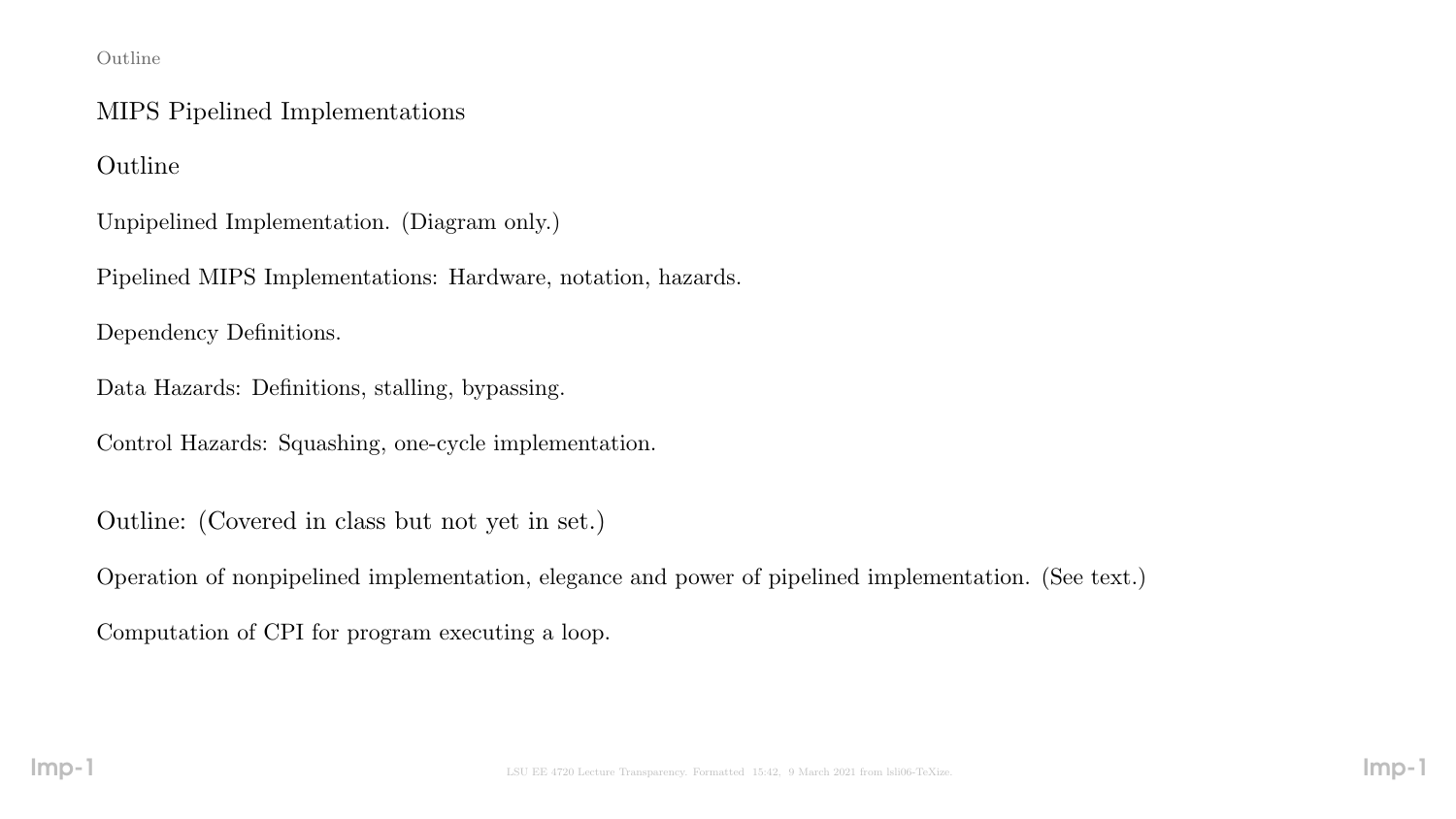Very Simple MIPS Implementations  $\gg$  Minimum Hardware Multi-cycle Implementation

Very Simple MIPS Implementations

Minimum Hardware Multi-cycle Implementation

From EE 3755 (as offered by dmk).

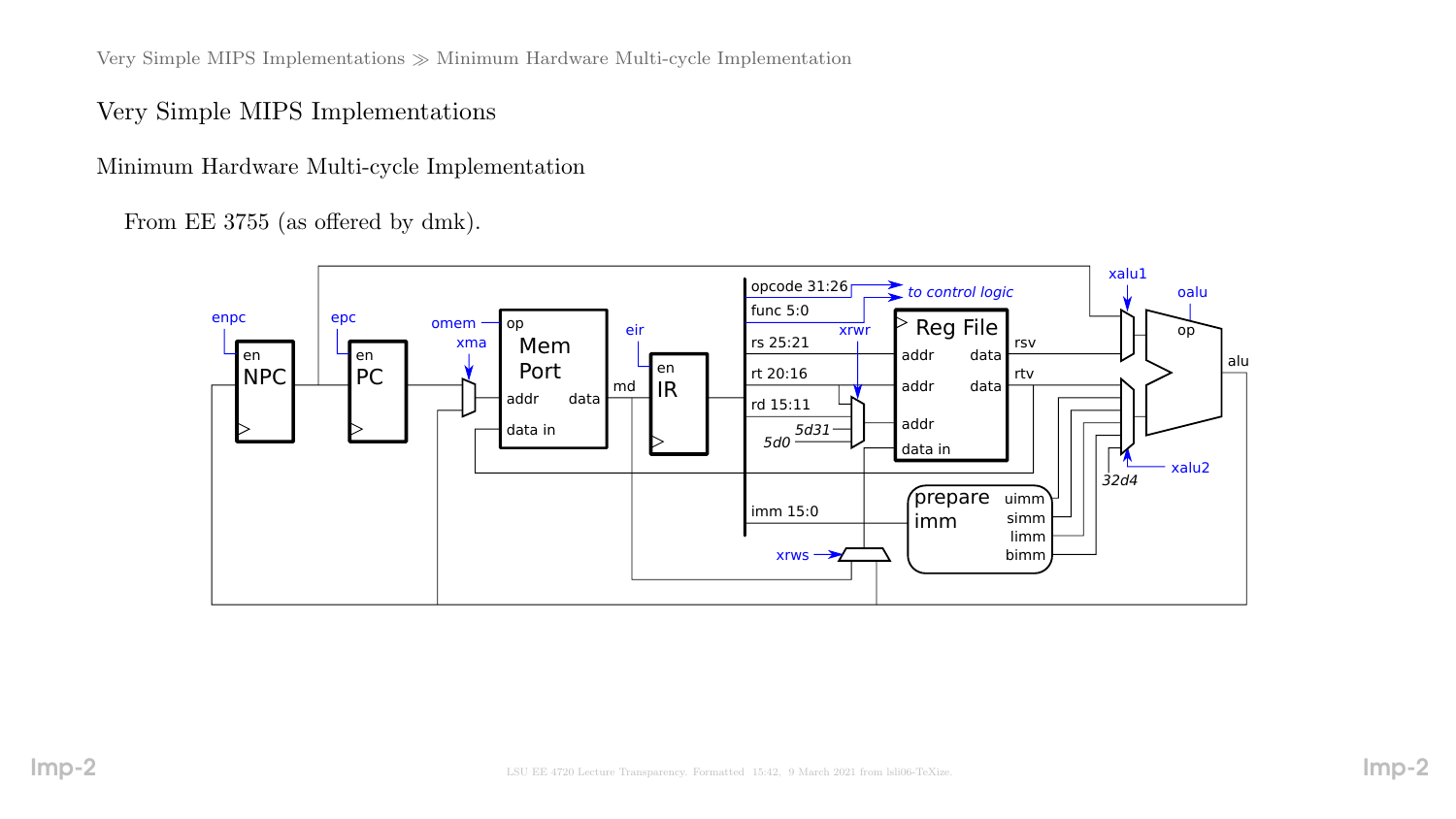Very Simple MIPS Implementations  $\gg$  Minimum Hardware Multi-cycle Implementation

#### Features

Avoid duplication of hardware: One Memory Port, One Adder (ALU).

Relatively complex control logic needed to re-use ALU, etc.

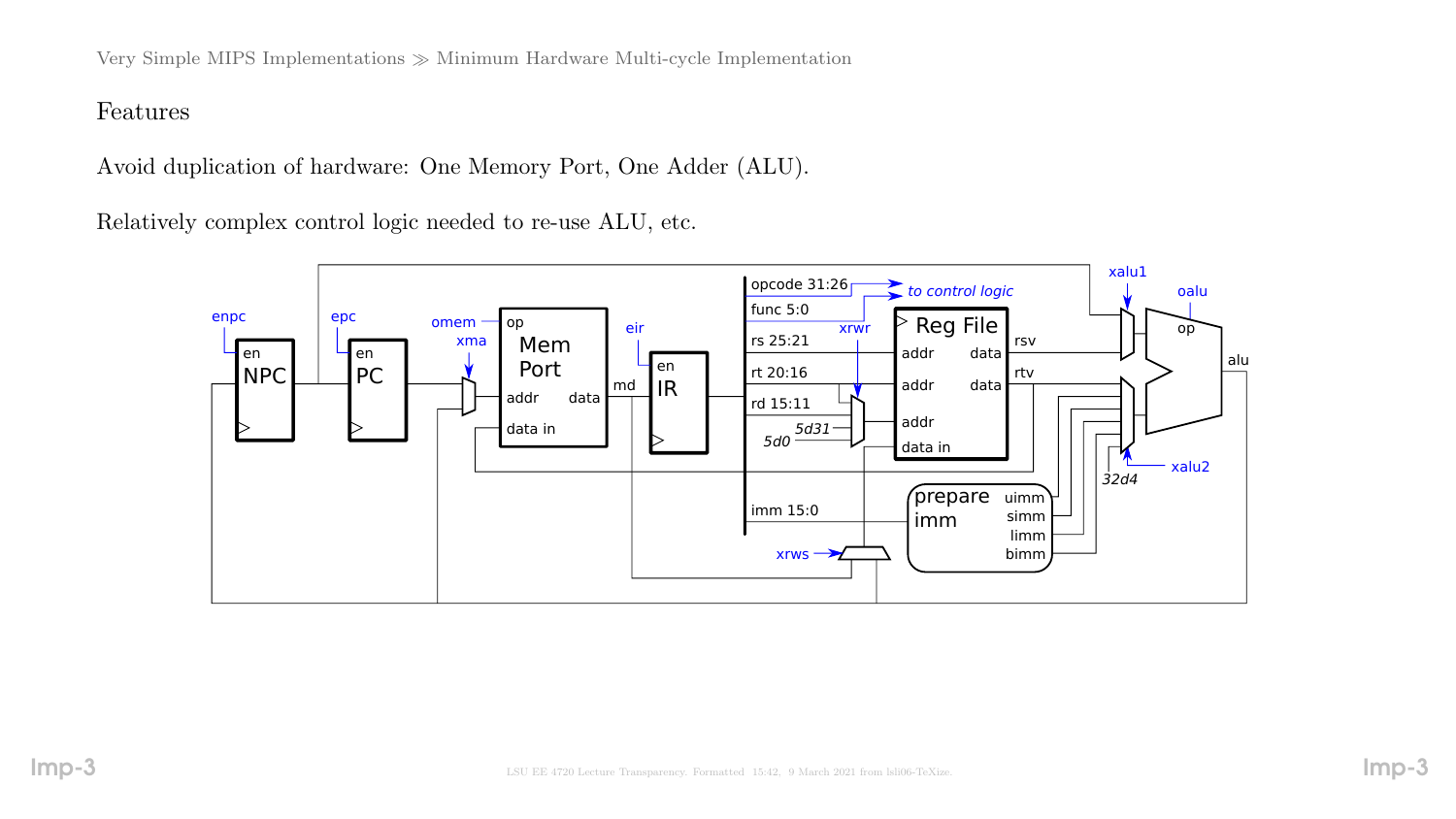Very Simple MIPS Implementations  $\gg$  Unpipelined Implementation

### Unpipelined Implementation

In this implementation hardware is duplicated.

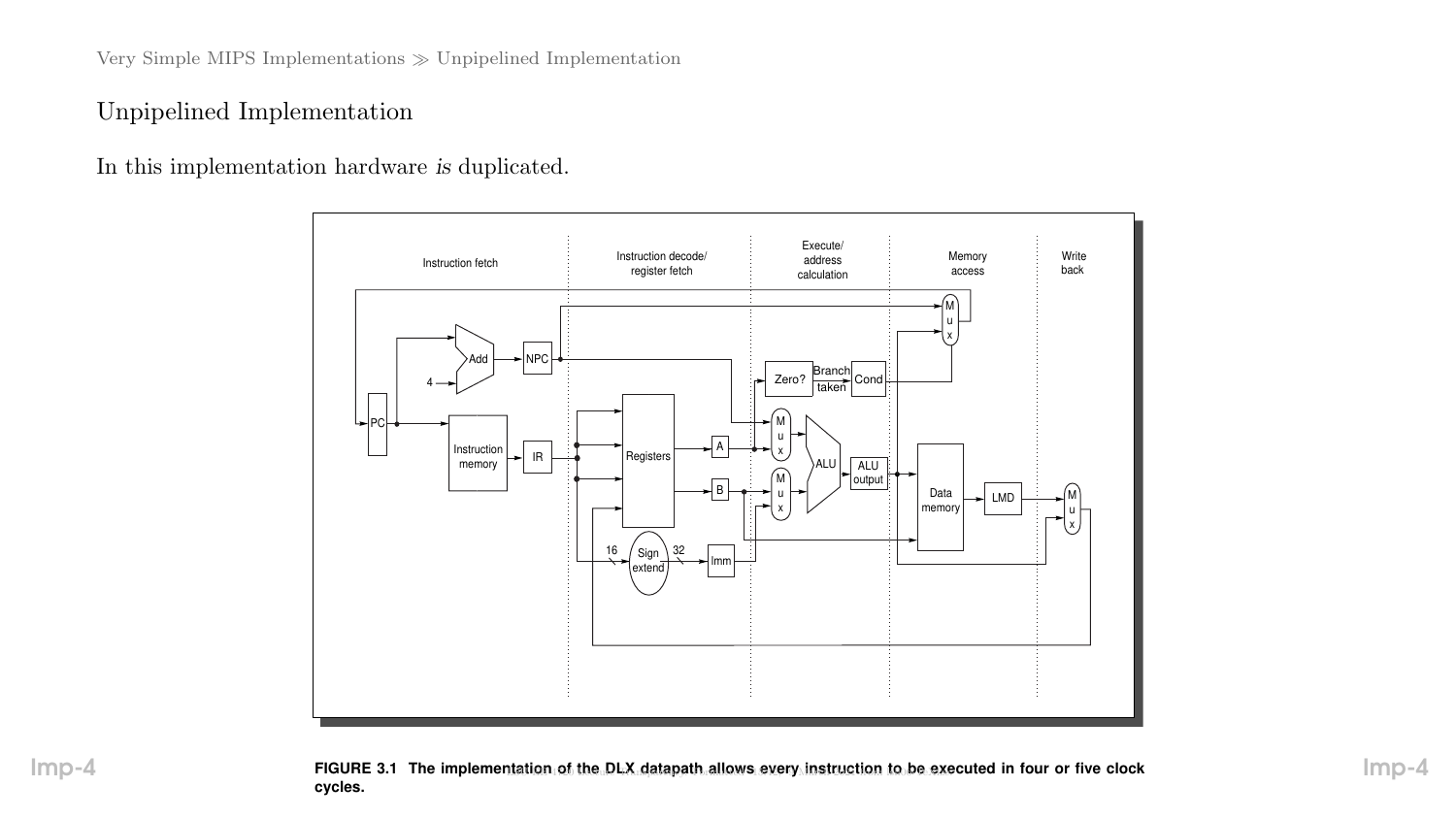Pipelining Terminology and Concepts  $\gg$  Pipelined MIPS Implementation

### Pipelining Terminology and Concepts

Pipelined MIPS Implementation

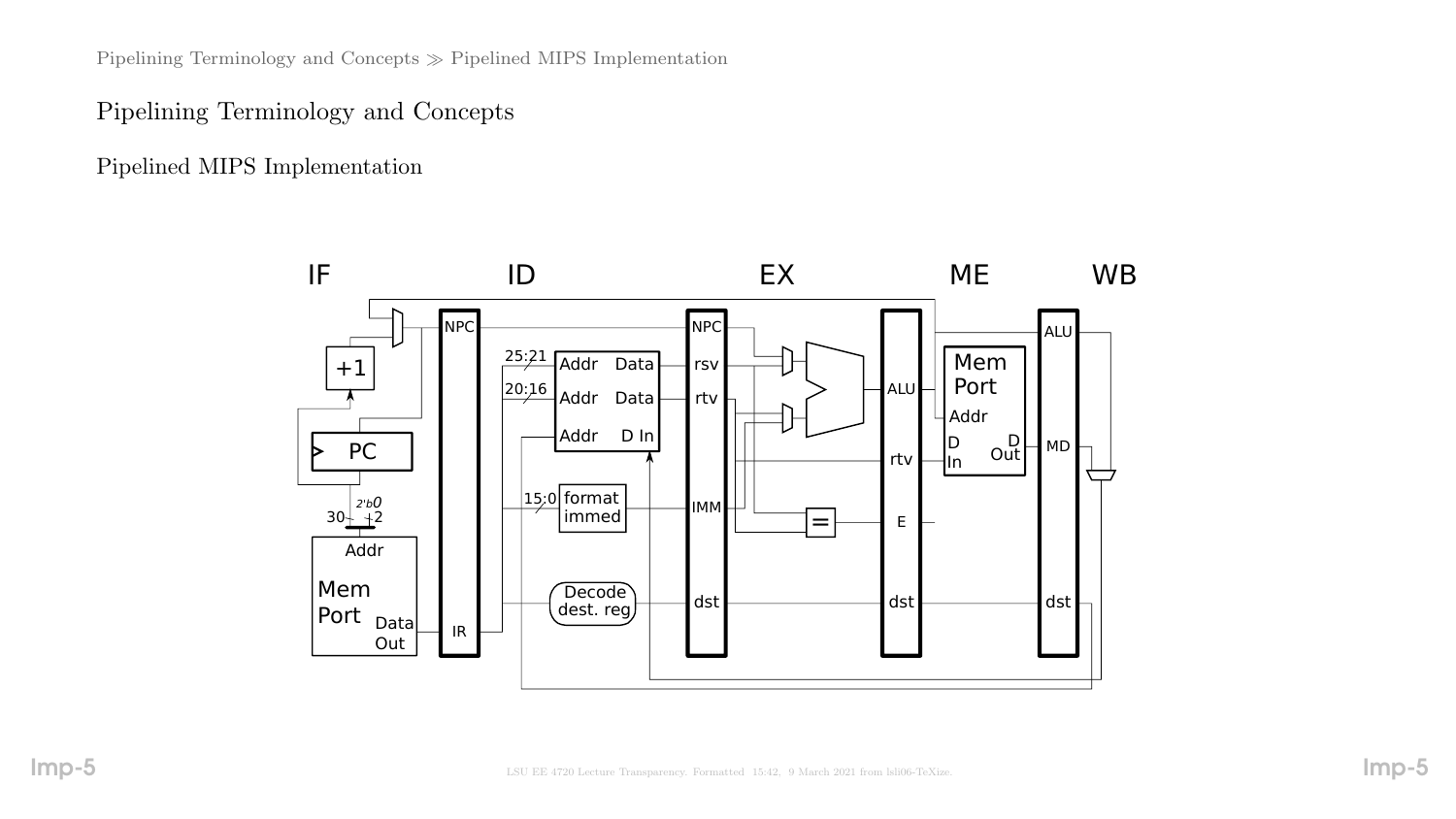Pipelining Terminology and Concepts  $\gg$  Pipelining Idea

# Pipelining Idea

Split hardware into  $n$  equally sized (in time) stages ...

- . . . separate the stages using special registers called pipeline latches . . .
- $\ldots$  increase the clock frequency by  $\lessapprox n \times \ldots$
- . . . avoid problems due to overlapping of execution.

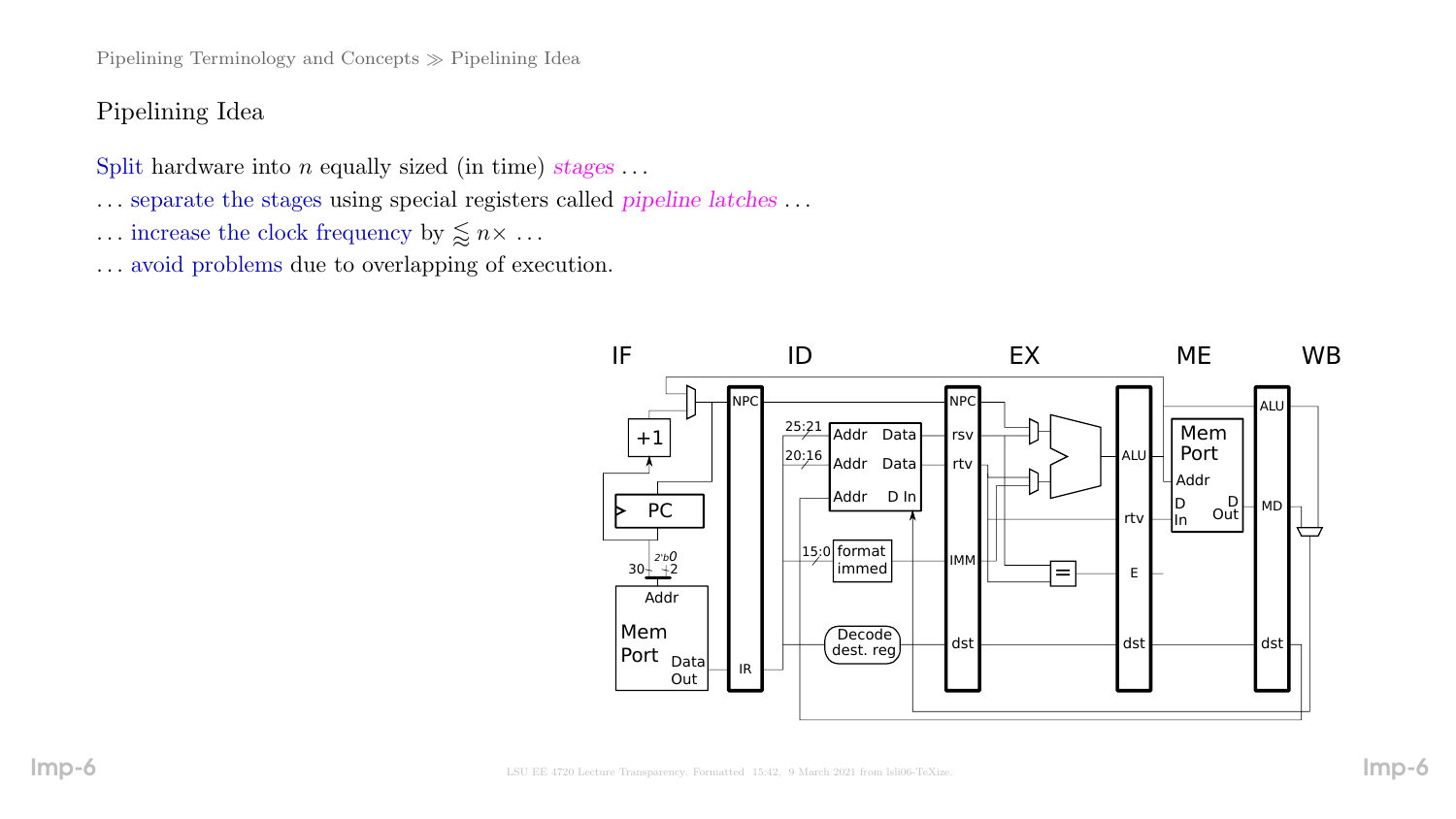Pipelining Terminology and Concepts  $\gg$  Pipeline Stages and Latches  $\gg$  Stages

### Pipeline Stages and Latches

Pipeline divided into stages.

Each stage occupied by at most one instruction.

At any time, each stage can be occupied by its own instruction.

Stages given names: IF, ID, EX, ME, WB Sometimes ME written as MEM. IR  $25:21$  Addr Data  $\frac{20:16}{ }$  Addr Data $\begin{array}{|c|c|c|c|c|}\hline \end{array}$ rtv $\begin{array}{|c|c|c|c|}\hline \end{array}$   $\begin{array}{|c|c|c|c|}\hline \end{array}$   $\begin{array}{|c|c|c|c|}\hline \end{array}$ IF ID EX ME WB rsv rtv IMM NPC Addr D In +1 Mem Port Addr Data Out Addr D  $\mathsf{I}$ In Mem Port rtv  $\Box$ in Out  $\overline{Decode}$  dst dst dst dst dst dest. reg NPC  $30 + \frac{2 b}{1}$ PC 15:0 2'b0 format dst dst E  $\frac{1}{\sqrt{1-\frac{1}{2}}}\sqrt{1-\frac{1}{2}}$ 

ALU

 $-$  MD  $-$ 

D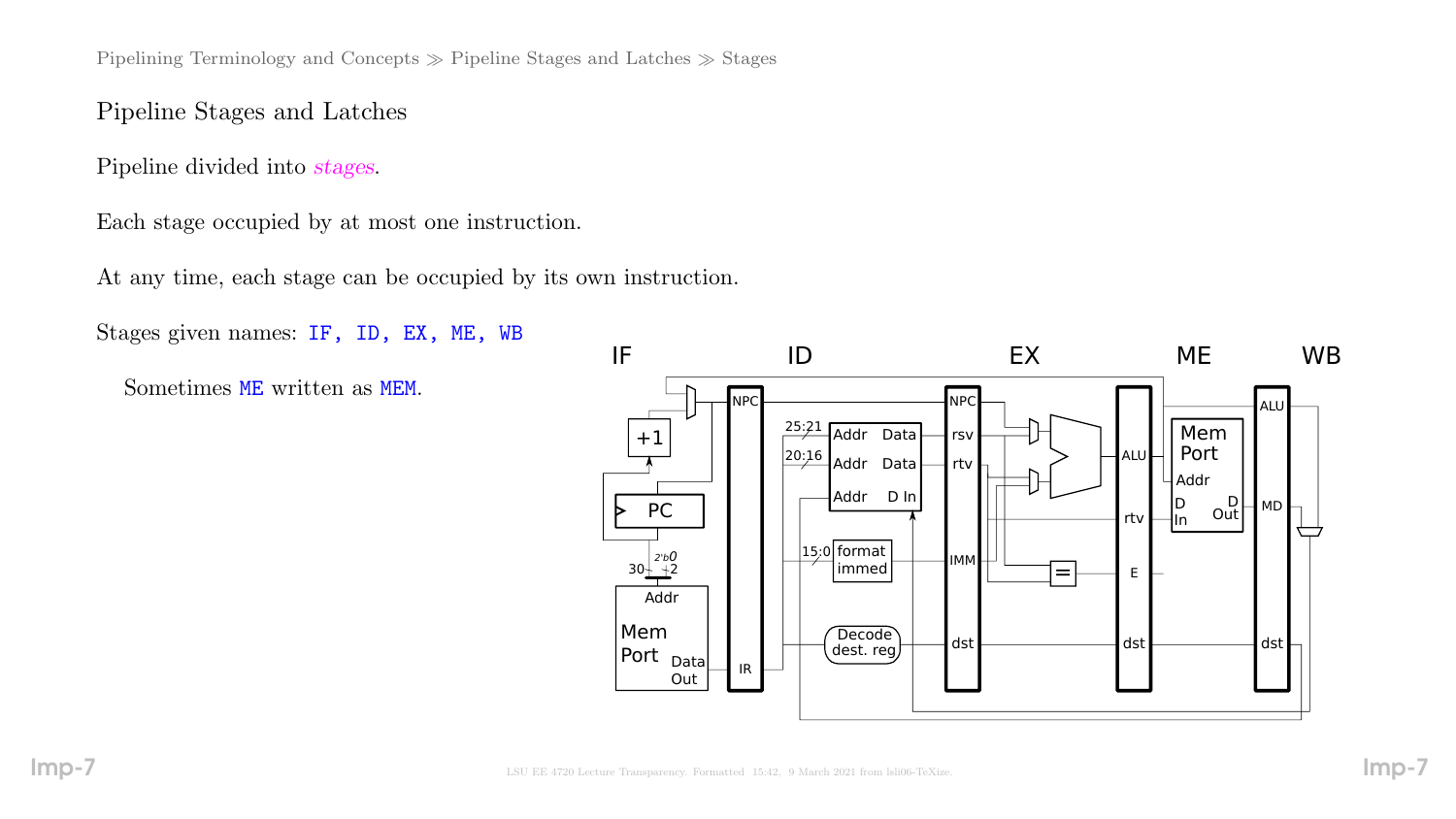Pipelining Terminology and Concepts  $\gg$  Pipeline Stages and Latches  $\gg$  Latches

Pipeline Latches: Registers separating pipeline stages.

Written at end of each cycle.

To emphasize role shown in diagram as bar separating stages.

Registers named using pair of stage names and register name.

For example, IF/ID.IR, ID/EX.dst, ID/EX.rsv (used in text, notes).

For brevity first stage name dropped: ID.IR, EX.dst, EX.rsv.

if id ir, id ex ir, id ex rs val (used in Verilog code).

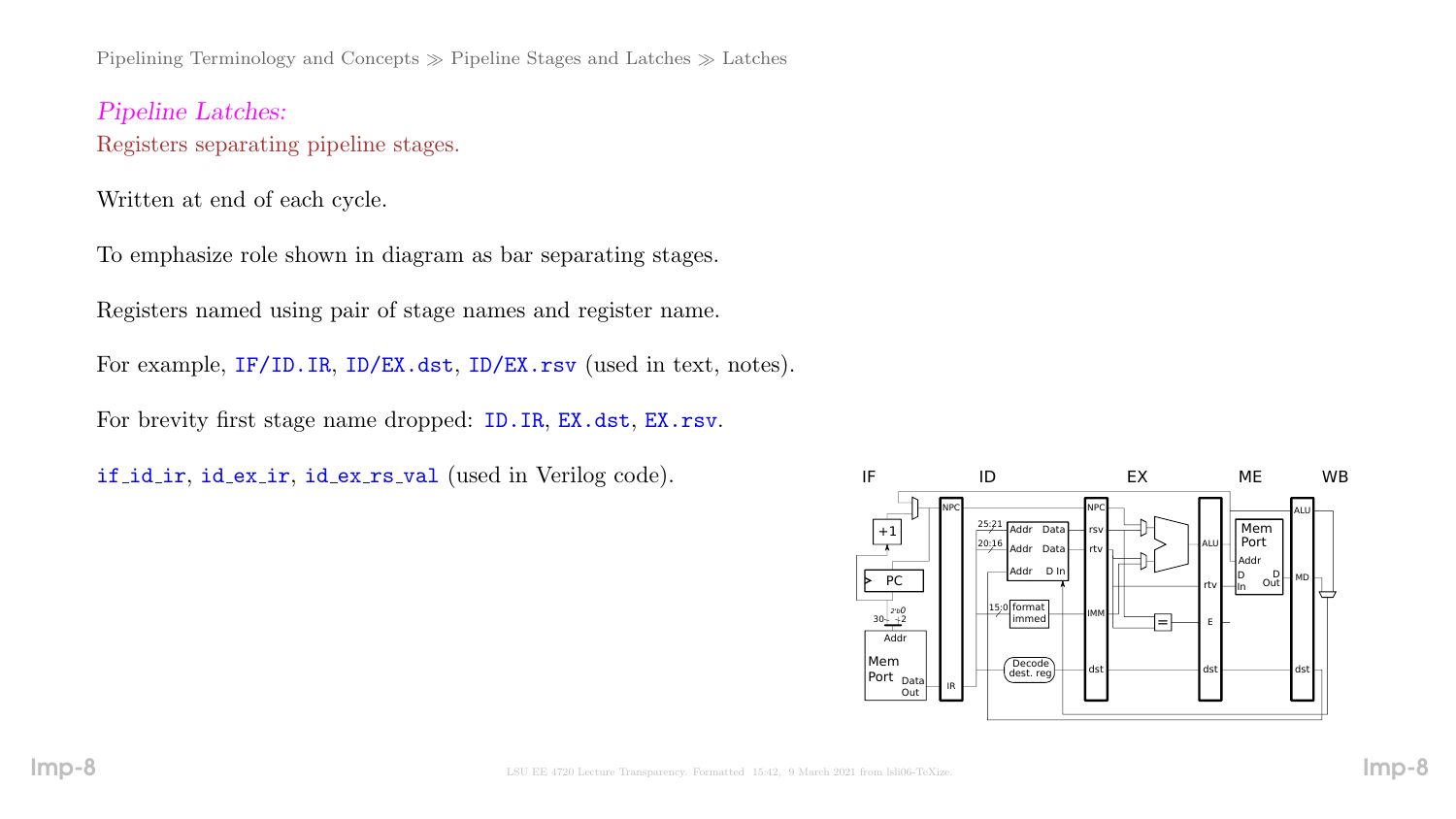Pipelining Terminology and Concepts Pipeline Execution Diagram

## Pipeline Execution Diagram

### Pipeline Execution Diagram:

Diagram showing the pipeline stages that instructions occupy as they execute.

Time on horizontal axis, instructions on vertical axis.

|  | Diagram shows where instruction is at a particular time. |  |  |  |
|--|----------------------------------------------------------|--|--|--|
|  |                                                          |  |  |  |

| # Cycle                                                                                                                                                                                                                                                            |    |    | $\overline{2}$ | 3  | 4  |    | 6  |                                      |                                                                                        |                                                     |                                   |           |
|--------------------------------------------------------------------------------------------------------------------------------------------------------------------------------------------------------------------------------------------------------------------|----|----|----------------|----|----|----|----|--------------------------------------|----------------------------------------------------------------------------------------|-----------------------------------------------------|-----------------------------------|-----------|
| add r1, r2, r3                                                                                                                                                                                                                                                     | IF | ID | ΕX             | ME | WB |    |    |                                      |                                                                                        |                                                     |                                   |           |
| and r4, r5, r6                                                                                                                                                                                                                                                     |    | IF | ID             | EX | ME | WB |    |                                      |                                                                                        |                                                     |                                   |           |
| $lw$ r7, $8(r9)$                                                                                                                                                                                                                                                   |    |    | ΙF             | ID | EX | ME | WB | IF                                   | ID                                                                                     | EX                                                  | <b>ME</b>                         | <b>WB</b> |
| A vertical slice (e.g. /, at cycle 3) shows processor activity at th $\frac{1}{1+1}$ ime.<br>In such a slice a stage should appear at most once<br>if it appears more than once execution not correct<br>since a stage can only execute one instruction at a time. |    |    |                |    |    |    |    | <b>PC</b><br>$30^{2b0}_{+2}$<br>Addr | - INPO<br>$25:21$ Addr Data<br>$20:16$ Addr Data<br>Addr D In<br>l5;0  format<br>immed | <b>NPC</b><br>rsv l<br>l All<br>rtv l<br><b>IMM</b> | Mem<br>Port<br>Addr<br>Out<br>Out |           |
|                                                                                                                                                                                                                                                                    |    |    |                |    |    |    |    | Mem                                  | Decode<br>doct ron                                                                     | dst                                                 |                                   | dst       |

IR

dest. reg

Port <sub>Data</sub>

Out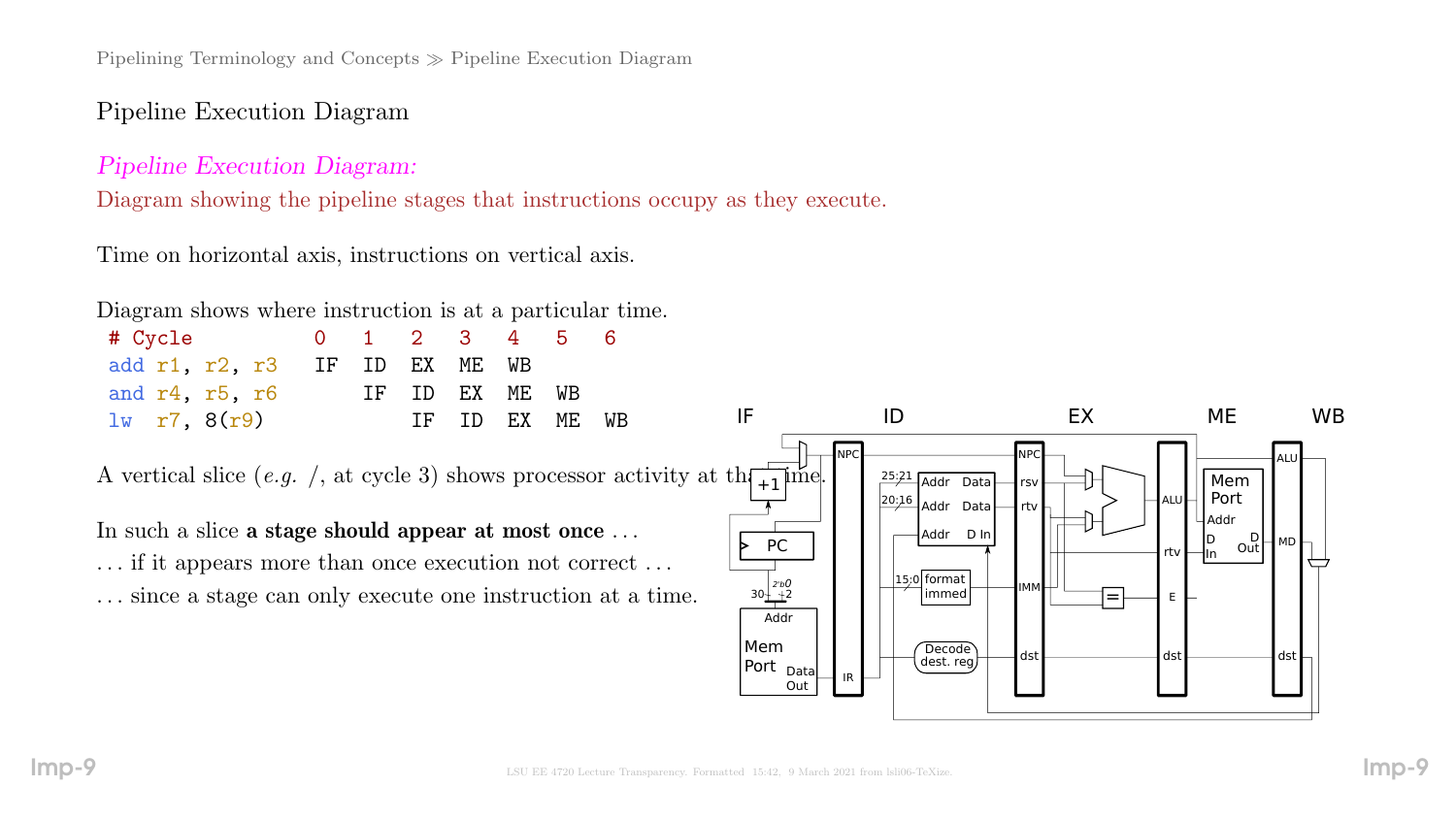# Instruction Decoding and Pipeline Control

### Pipeline Control:

## Setting control inputs to devices including . . .

- . . . multiplexor inputs . . .
- . . . function for ALU . . .
- . . . operation for memory . . .
- . . . whether to clock each register . . . . . . et cetera.

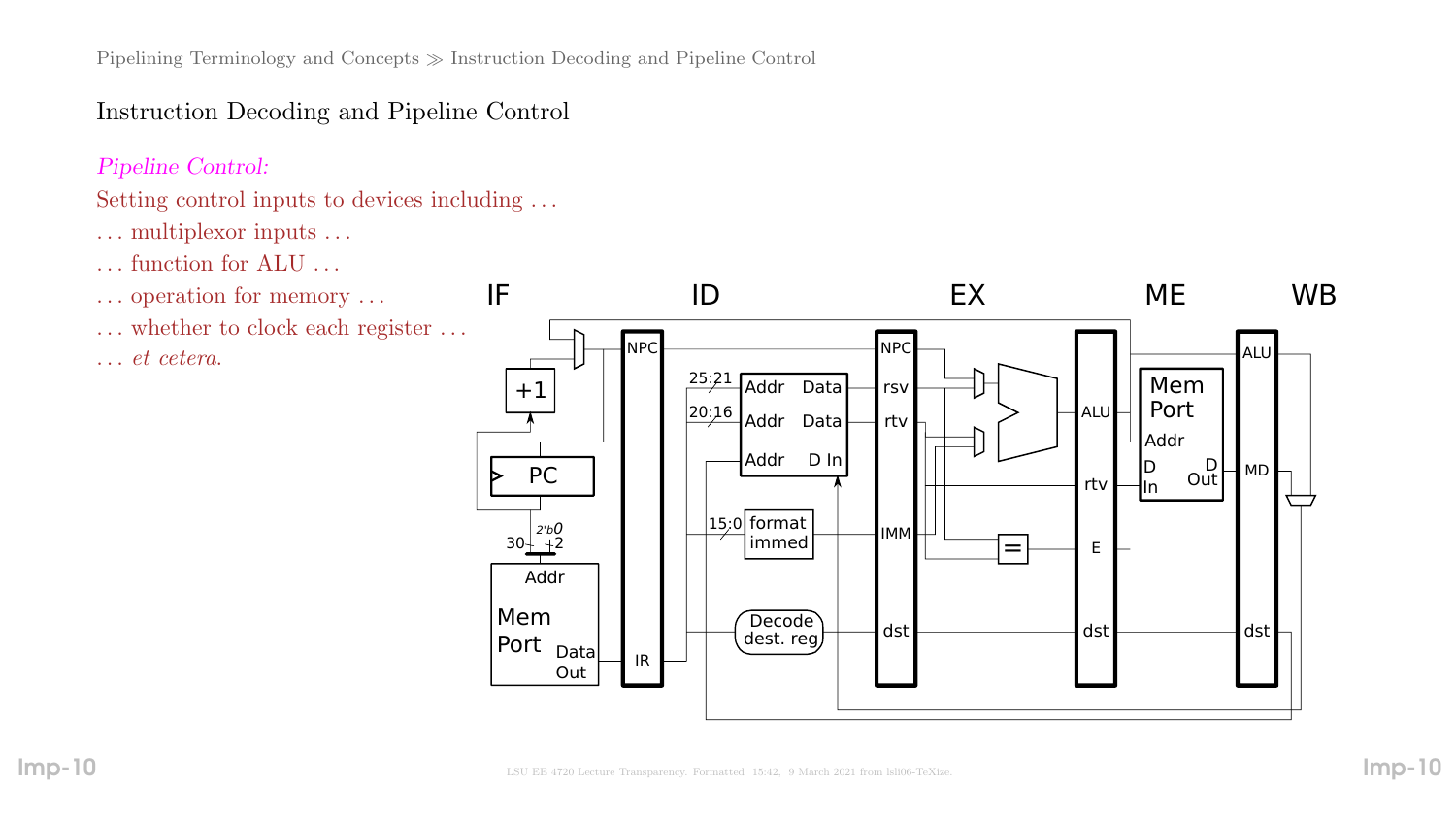Pipelining Terminology and Concepts Instruction Decoding and Pipeline Control

### Options for controlling pipeline:

• Decode in ID

Determine settings in ID, pass settings along in pipeline latches.

• Decode in Each Stage

Pass opcode portions of instruction along. Decoding performed as needed.

Many systems decode in ID.

Example given later in this set.

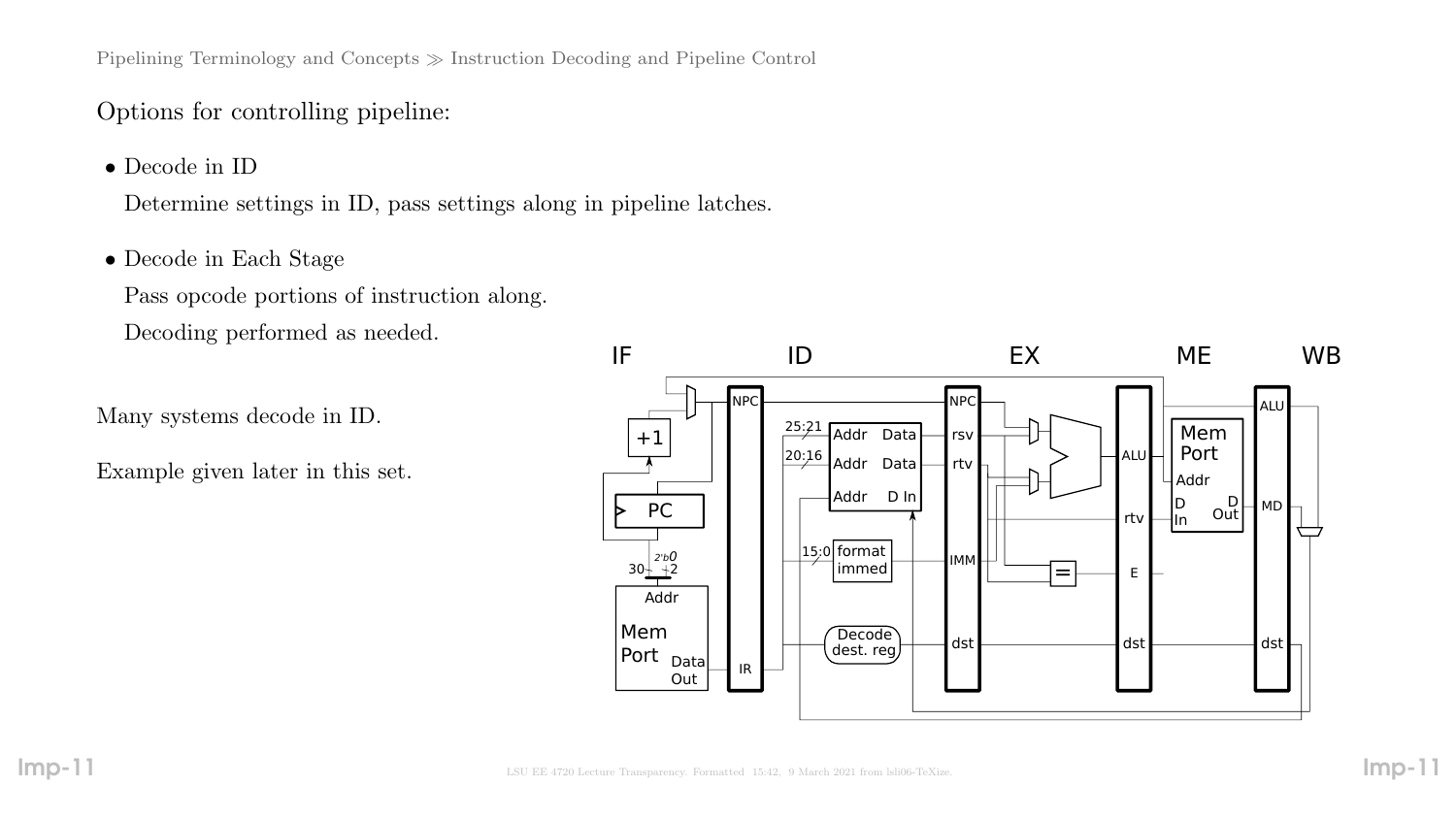Dependencies and Hazards

Dependencies and Hazards

Remember that sources read from registers in ID and results written to registers in WB.

Consider the following incorrect execution:

| # Cycle 0 1 2 3 4 5 6 7       |  |  |  |                |  |                |  |
|-------------------------------|--|--|--|----------------|--|----------------|--|
| add R1, r2, r3 IF ID EX ME WB |  |  |  |                |  |                |  |
| sub R4, R1, r5 IF ID EX ME WB |  |  |  |                |  |                |  |
| and r6, R1, r8                |  |  |  | IF ID EX ME WB |  |                |  |
| xor r9, R4, r11               |  |  |  |                |  | IF ID EX ME WB |  |

Execution incorrect because . . .

- ... sub reads  $r1$  before add writes (or even finishes computing)  $r1, \ldots$
- $\ldots$  and reads  $r1$  before add writes r1, and  $\ldots$
- ... **xor** reads **r**4 before sub writes r4.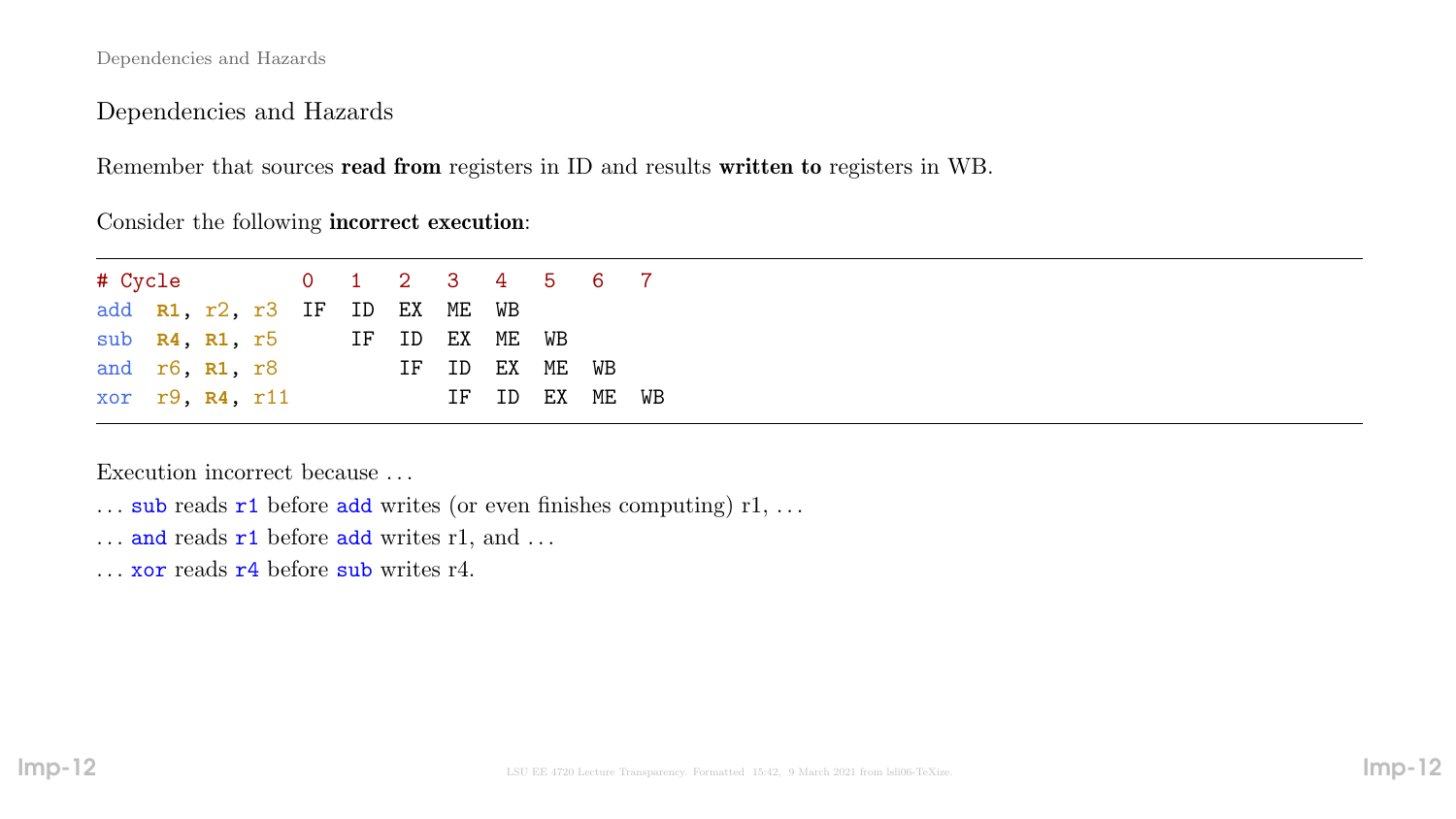| # Cycle 0 1 2 3 4 5 6 7       |  |  |  |                |  |                |  |
|-------------------------------|--|--|--|----------------|--|----------------|--|
| add R1, r2, r3 IF ID EX ME WB |  |  |  |                |  |                |  |
| sub $R4$ , $R1$ , $r5$        |  |  |  | IF ID EX ME WB |  |                |  |
| and r6, R1, r8                |  |  |  | IF ID EX ME WB |  |                |  |
| $xor$ r9, $R4$ , r11          |  |  |  |                |  | IF ID EX ME WB |  |

Incorrect execution due to. . .

- . . . dependencies in program. . .
- ... and *hazards* in hardware (pipeline).

Incorrect execution above is the "fault" of the hardware. . . . . . because the ISA does not forbid dependencies.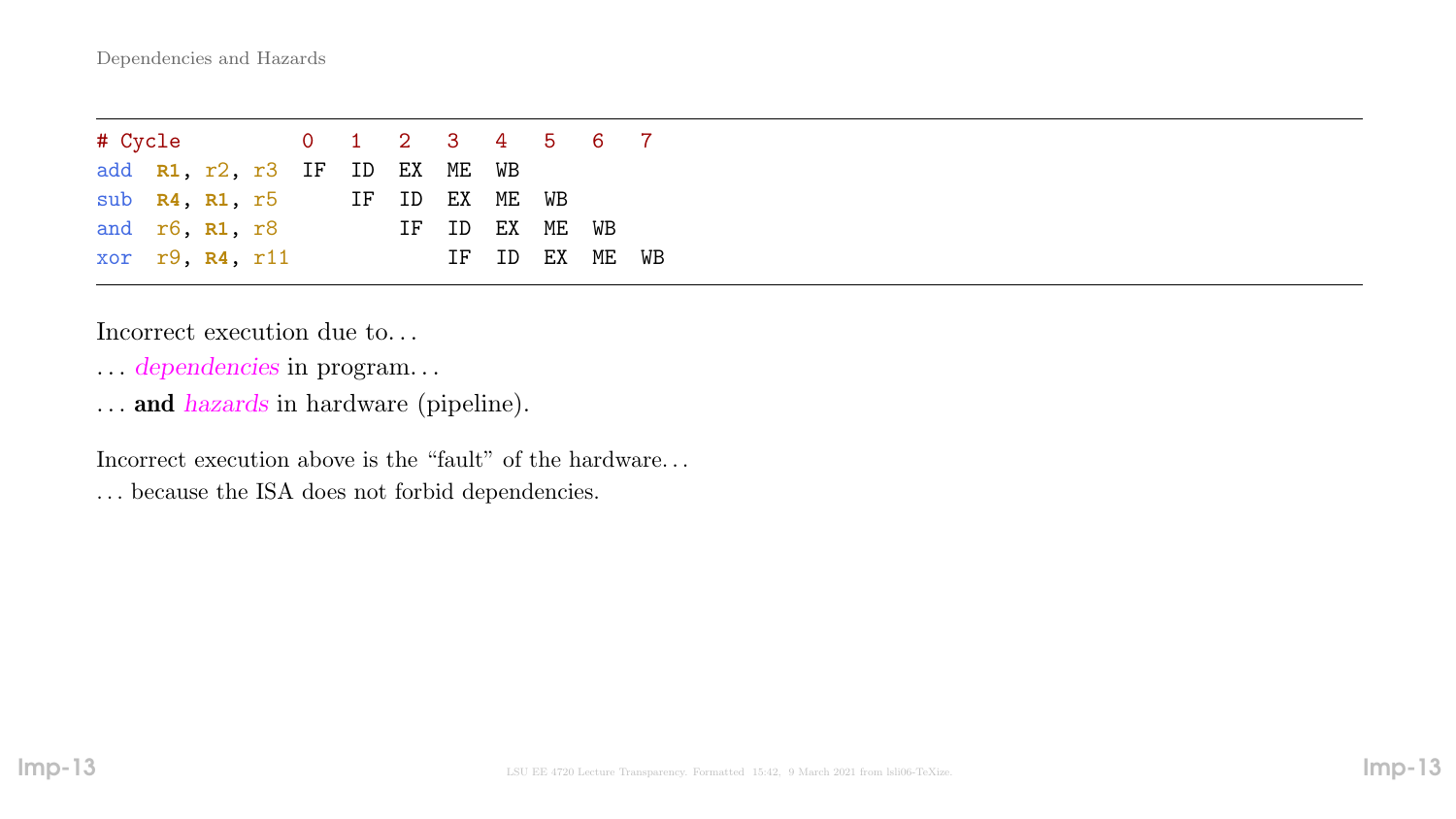# Distinguishing Definitions

Dependency:

- A relationship between two instructions . . .
- . . . indicating that their execution should be (or appear to be) in program order.

# Hazard:

A potential execution problem in an implementation due to overlapping instruction execution.

There are several kinds of dependencies and hazards.

For each kind of dependence there is a corresponding kind of hazard.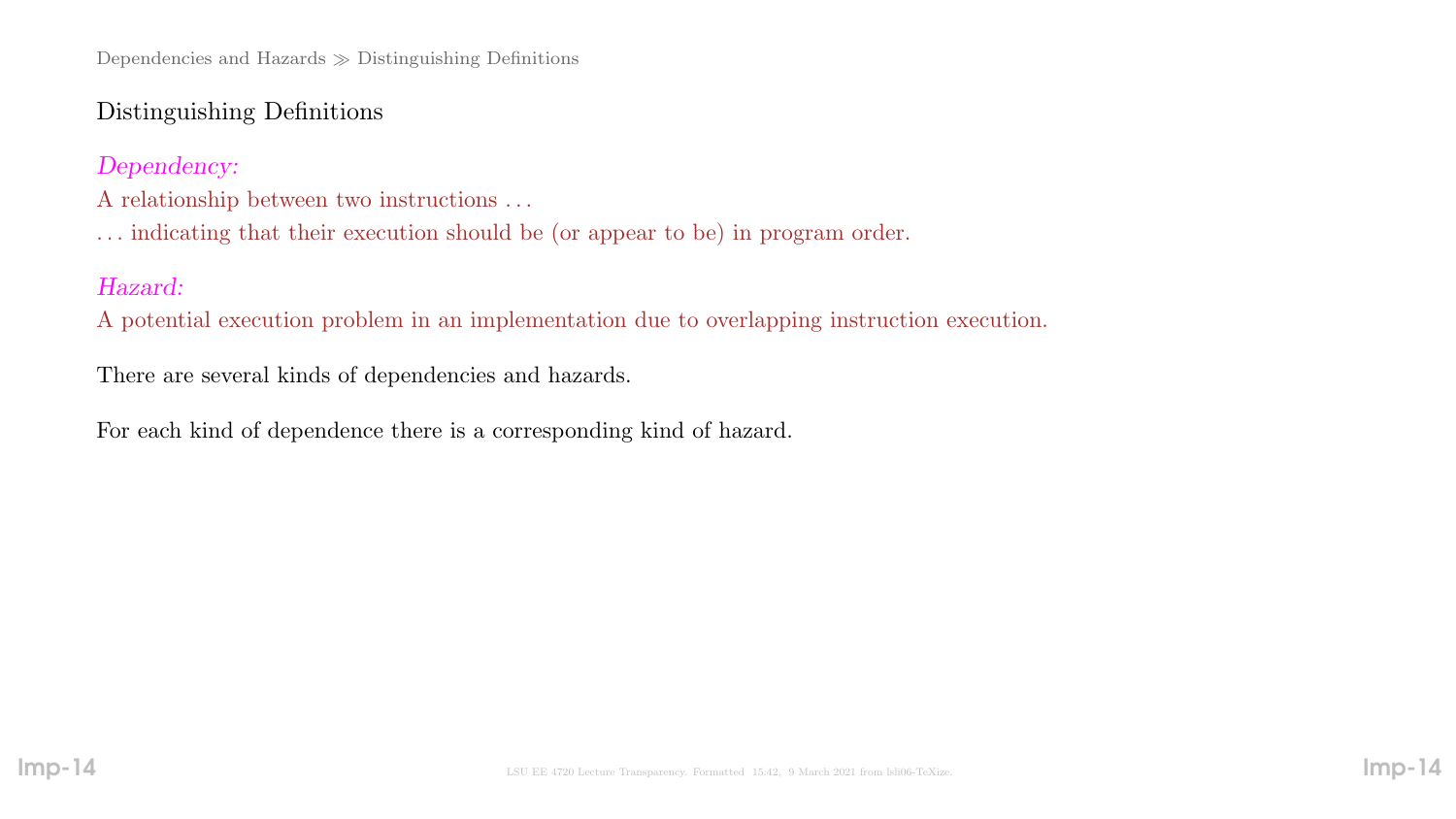Dependencies and Hazards  $\gg$  Dependencies

### Dependencies

Dependency:

A relationship between two instructions . . .

. . . indicating that their execution should be, or appear to be, in program order.

If  $B$  is dependent on  $A$  then  $B$  should appear to execute after  $A$ .

Dependency Types:

- True, Data, or Flow Dependence (Three different terms used for the same concept.)
- Anti Dependence
- Output Dependence
- Control Dependence

Anti- and Output-Dependencies are both Name Dependencies.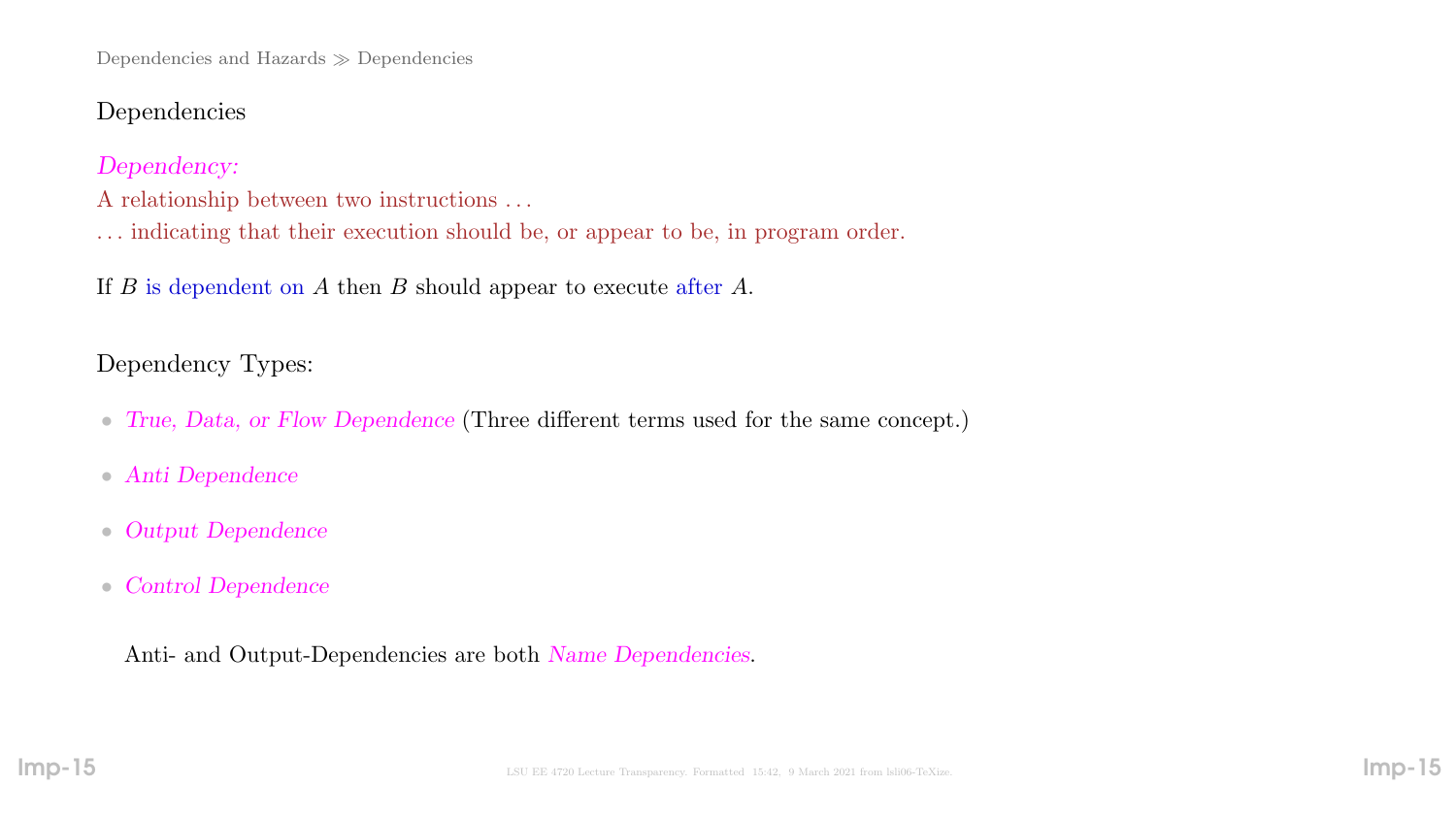Dependencies and Hazards  $\gg$  Dependencies  $\gg$  Data Dependence

## Data Dependence

Data Dependence: (a.k.a., True and Flow Dependence) A dependence between two instructions . . .

. . . indicating data needed by the second is produced by the first.

## Example:

add **R1**, r2, r3 sub **R4**, **R1**, r5 and r6, **R4**, r7

The sub is dependent on  $add$  (via  $r1$ ).

The and is dependent on sub (via r4).

The and is dependent add (via sub).

Execution may be incorrect if . . .

. . . a program having a data dependence . . .

. . . is run on a processor having an uncorrected RAW hazard.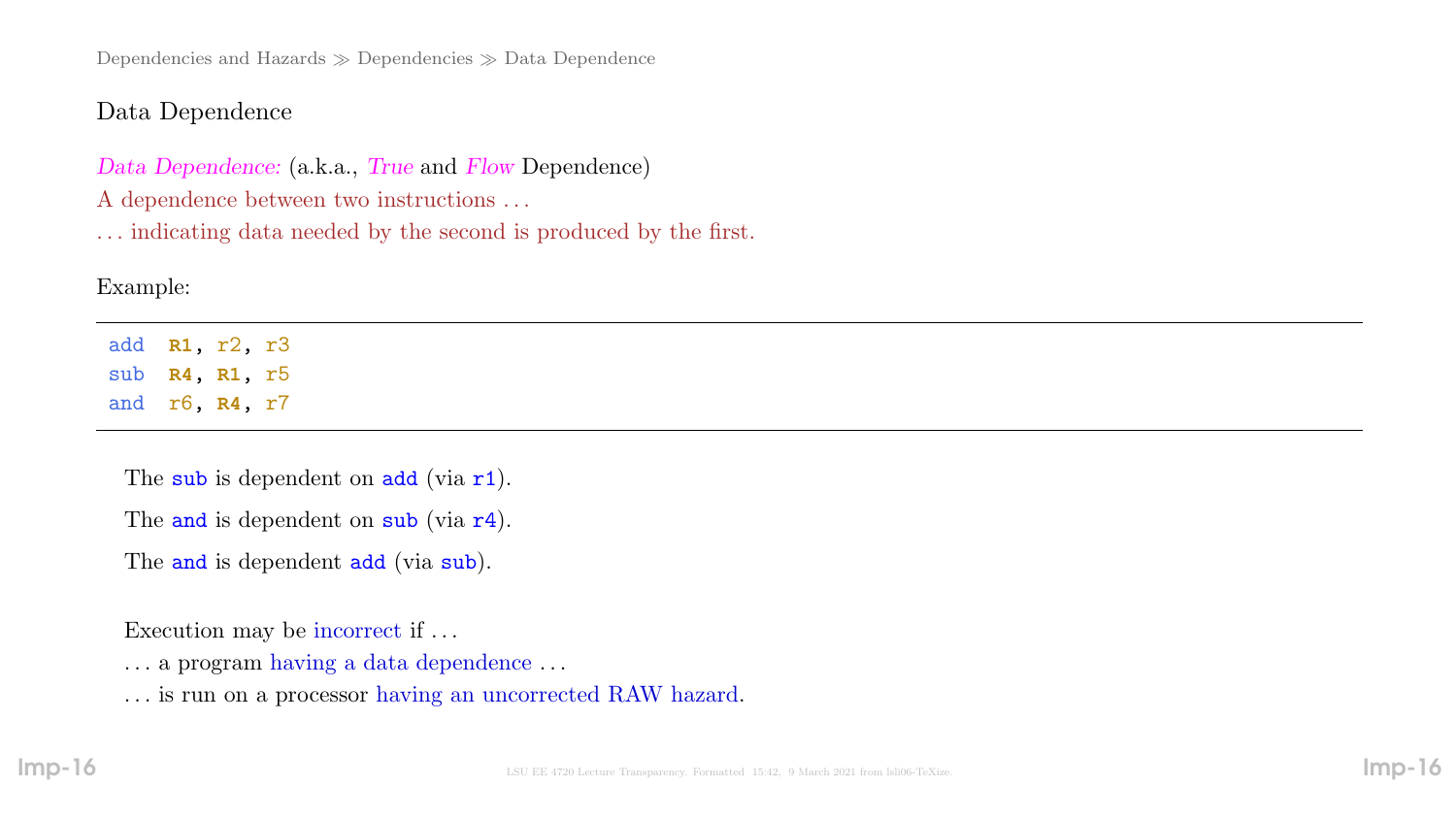Dependencies and Hazards  $\gg$  Dependencies  $\gg$  Anti Dependence

### Anti Dependence

#### Anti Dependence:

A dependence between two instructions . . .

- $\ldots$  indicating a value written by the second  $\ldots$
- . . . that the first instruction reads.

#### Antidependence Example

add r1, **R2**, r3 sub **R2**, r4, r5

#### sub is antidependent on the add.

Execution may be incorrect if . . .

- . . . a program having an antidependence . . .
- . . . is run on a processor having an uncorrected WAR hazard.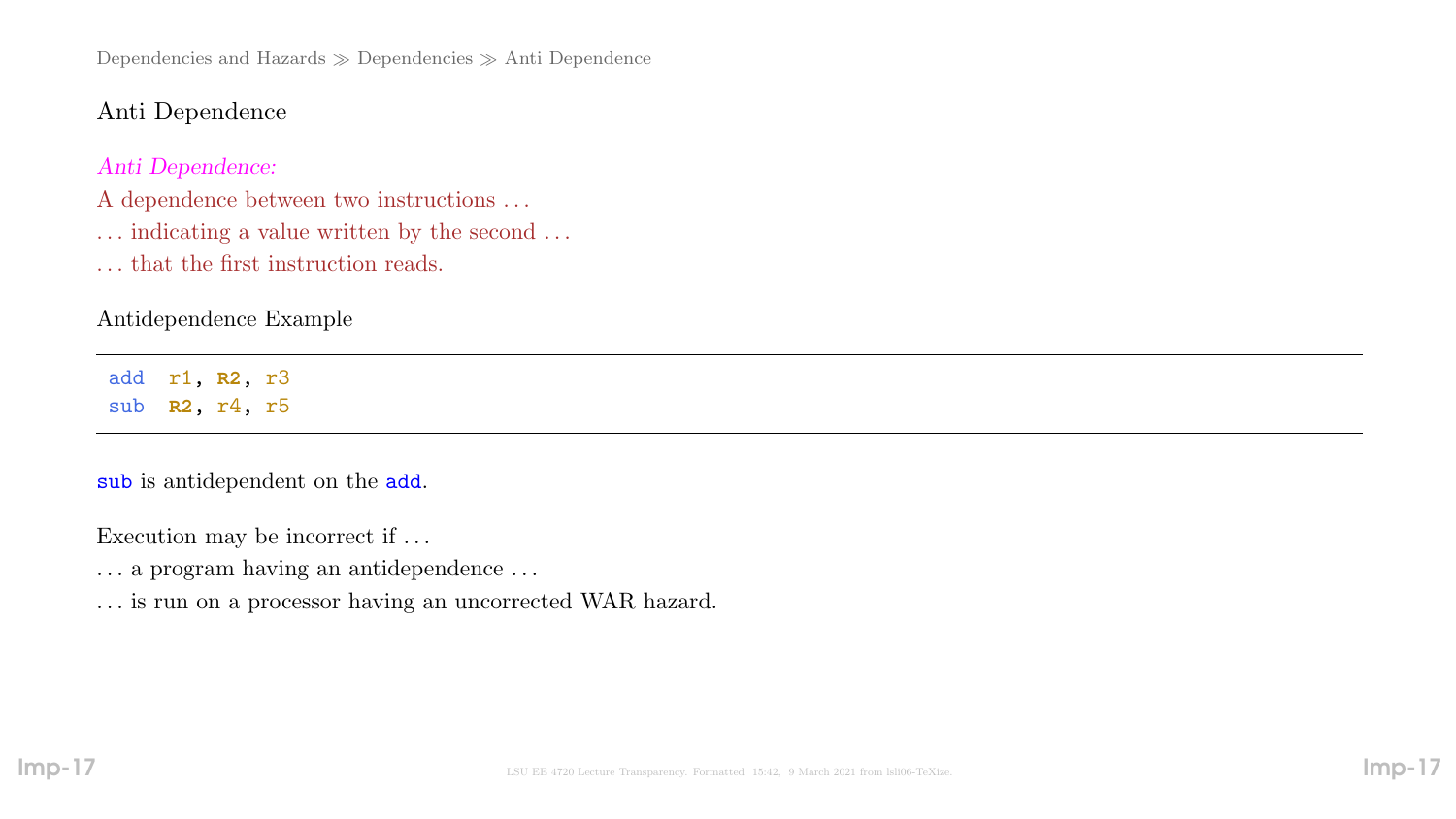Dependencies and Hazards  $\gg$  Dependencies  $\gg$  Output Dependence

Output Dependence

Output Dependence:

A dependence between two instructions . . .

 $\ldots$  indicating that both instructions write the same location  $\ldots$ 

. . . (register or memory address).

Output Dependence Example

add **R1**, r2, r3 sub **R1**, r4, r5

The sub is output dependent on add.

Execution may be incorrect if . . .

. . . a program having an output dependence . . .

. . . is run on a processor having an uncorrected WAW hazard.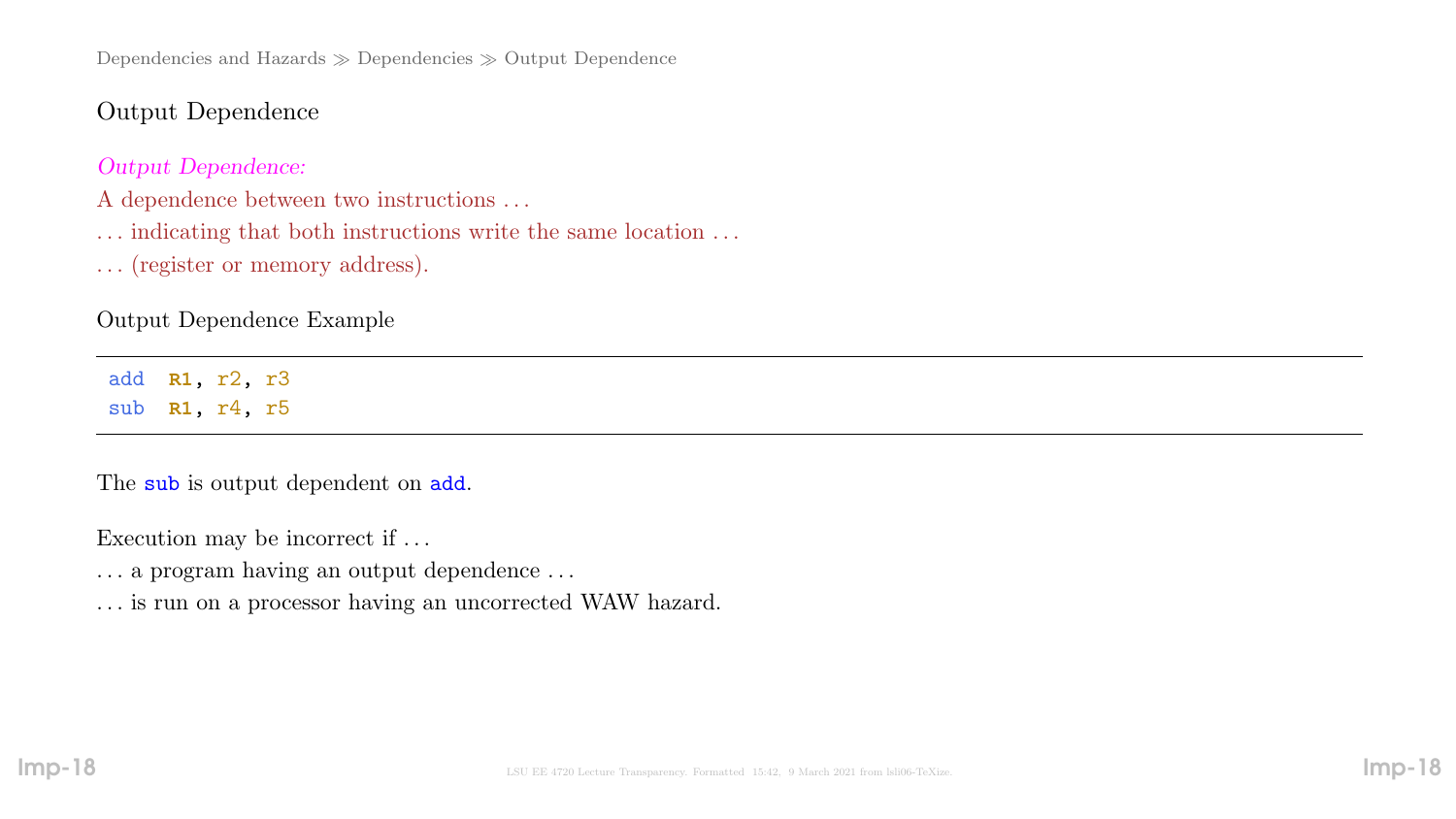Dependencies and Hazards  $\gg$  Dependencies  $\gg$  Control Dependence

Control Dependence

#### Control Dependence:

A dependence between a branch instruction and a second instruction . . .

 $\ldots$  indicating that whether the second instruction executes  $\ldots$ 

. . . depends on the outcome of the branch.

beq \$1, \$0 SKIP # Recall that branch has a delay slot. nop add \$2, \$3, \$4 SKIP: sub \$5, \$6, \$7

The **add** is control dependent on the **beq**.

The sub is not control dependent on the beq.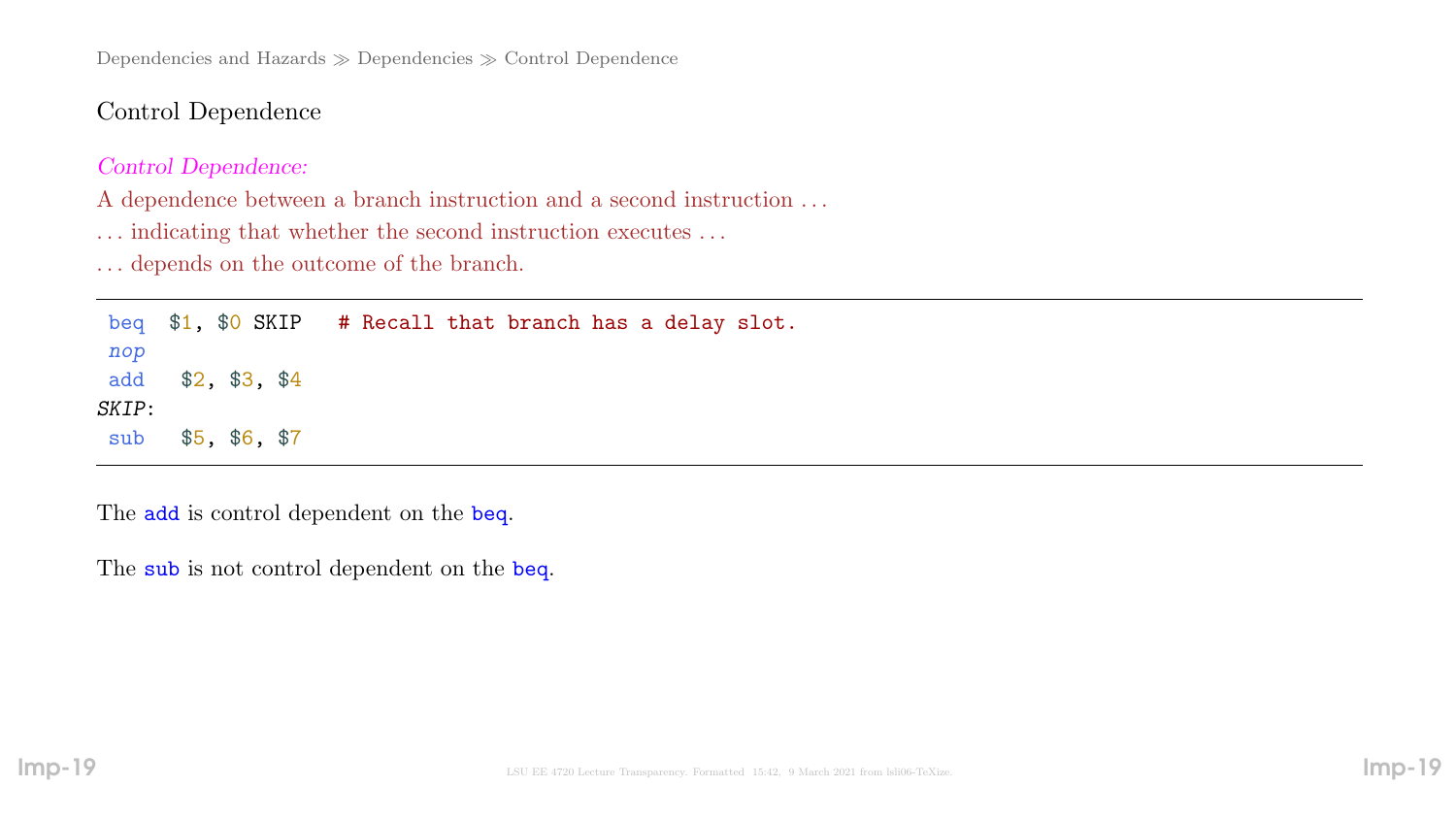# Pipeline Hazards

# Hazard:

A potential execution problem in an implementation due to overlapping instruction execution.

# Interlock:

Hardware that avoids hazards by stalling certain instructions when necessary.

# Hazard Types:

Structural Hazard: Needed resource currently busy.

# Data Hazard:

Needed value not yet available or overwritten.

## Control Hazard:

Needed instruction not yet available or wrong instruction executing.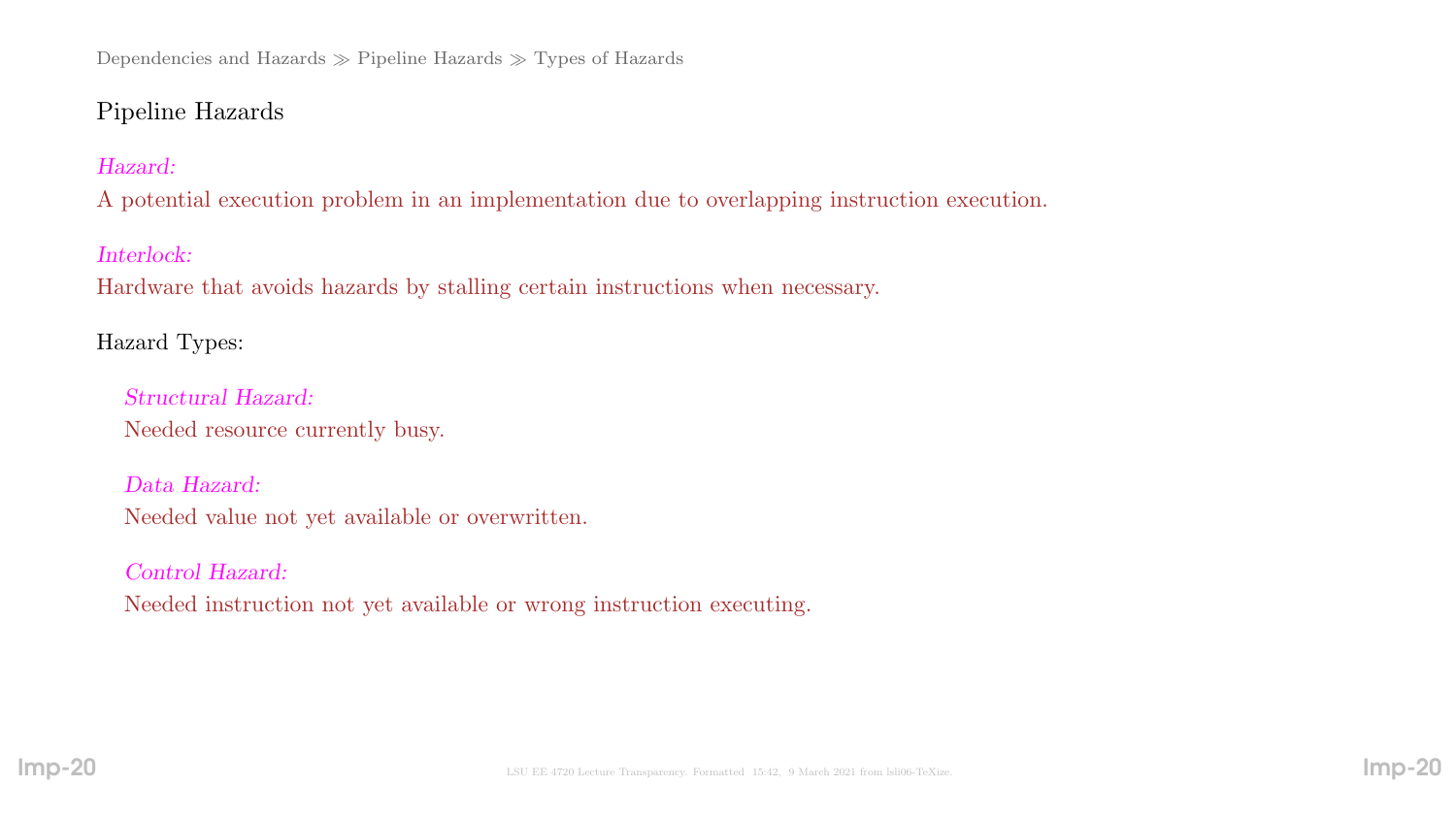### Data Hazards

Identified by acronym indicating correct operation.

- RAW: Read after write, akin to data dependency.
- WAR: Write after read, akin to anti dependency.
- WAW: Write after write, akin to output dependency.

MIPS implementations above only subject to RAW hazards.

RAR not a hazard since read order irrelevant (without an intervening write).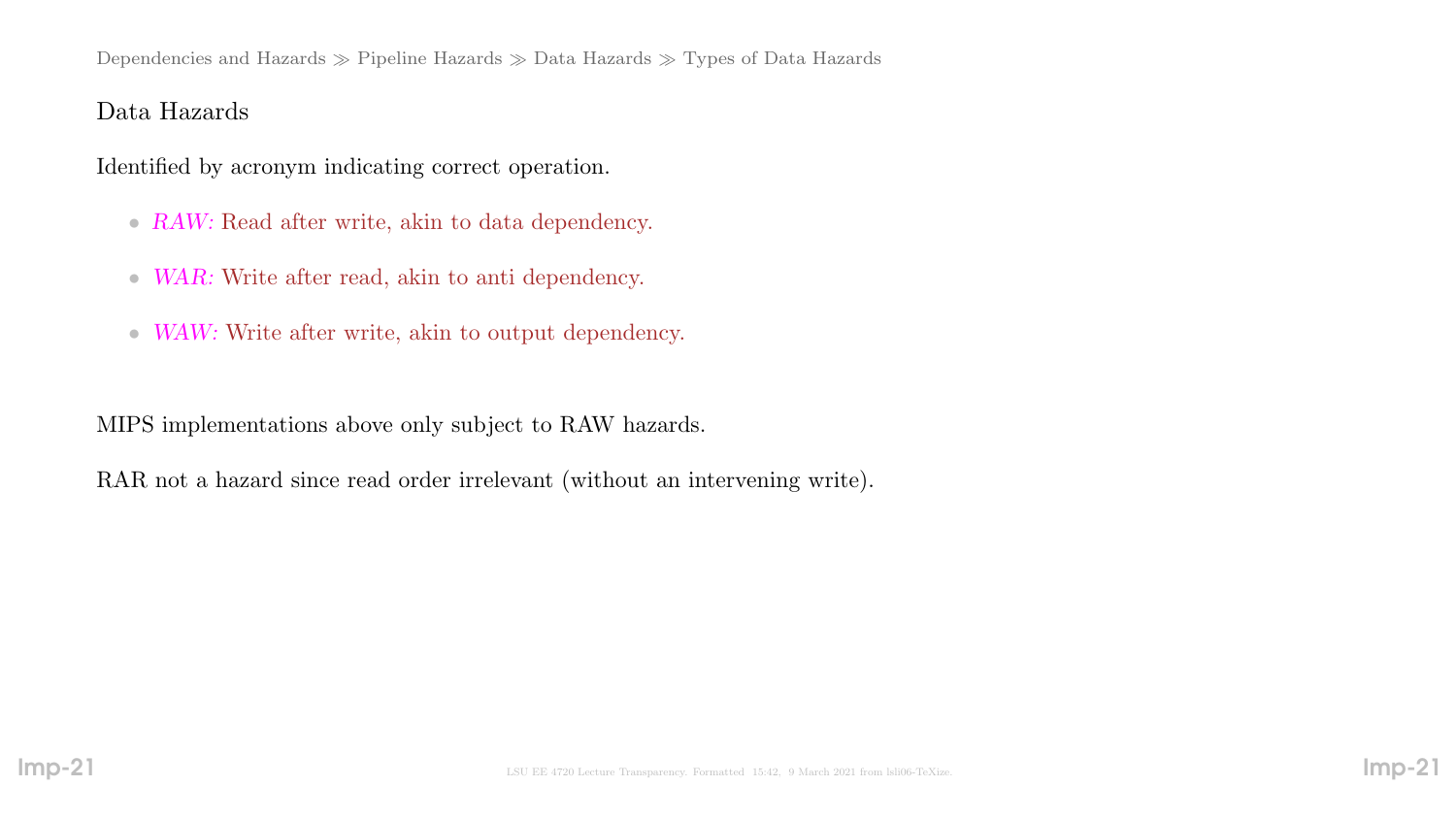Dependencies and Hazards  $\gg$  Pipeline Hazards  $\gg$  Data Hazards  $\gg$  Stalls

# Stalls

When threatened by a hazard:

• Stall (Pause a part of the pipeline.)

Stalling avoids overlap that would cause error.

This does slow things down.

• Add hardware to avoid the hazards. Details of hardware depend on hazard and pipeline.

Several will be covered.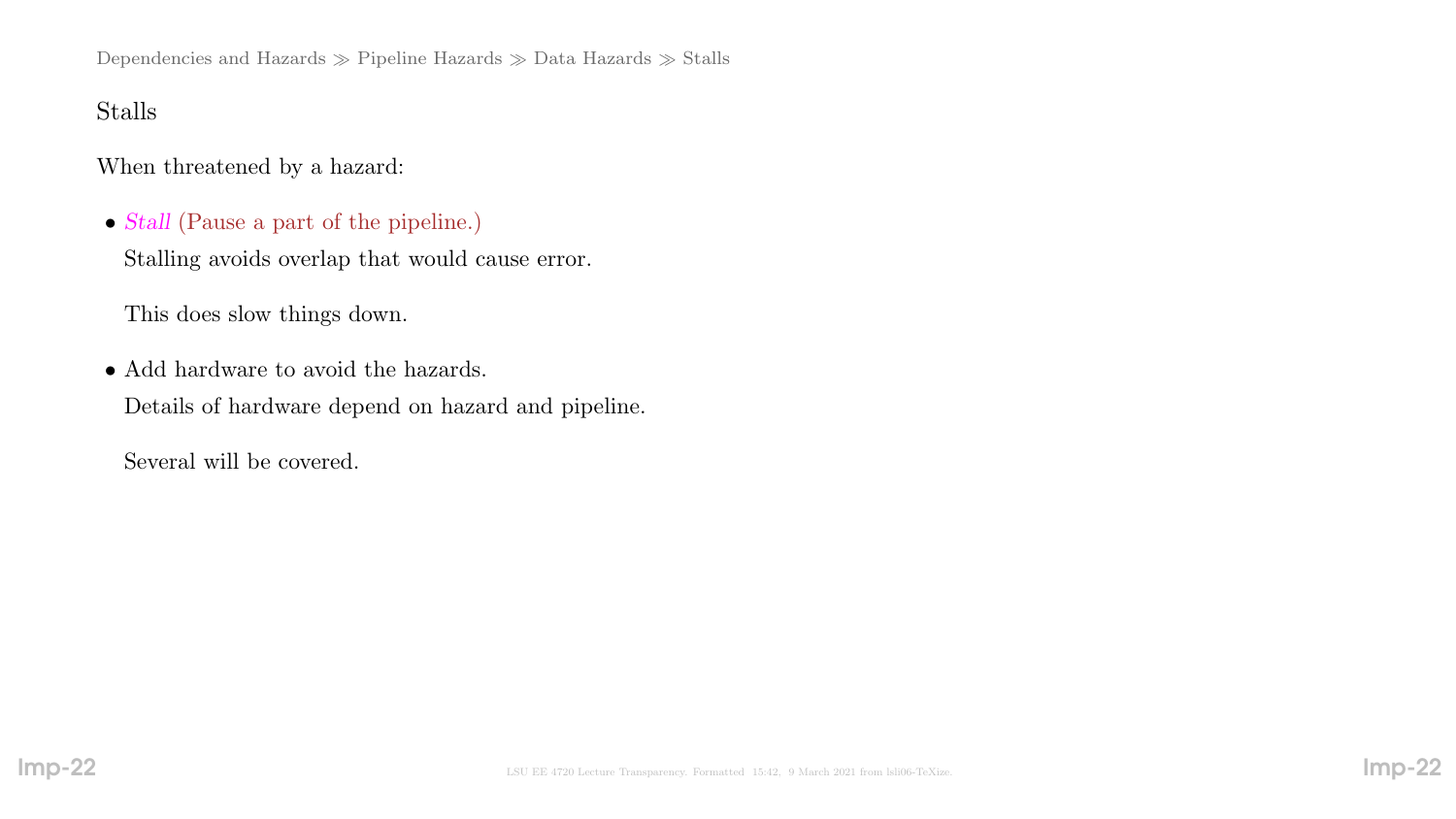Dependencies and Hazards  $\gg$  Pipeline Hazards  $\gg$  Structural Hazards

# Structural Hazards

Cause: two instructions simultaneously need one resource.

Solutions:

Stall.

Duplicate resource.

Pipelines in this section do not have structural hazards.

Covered in more detail with floating-point instructions.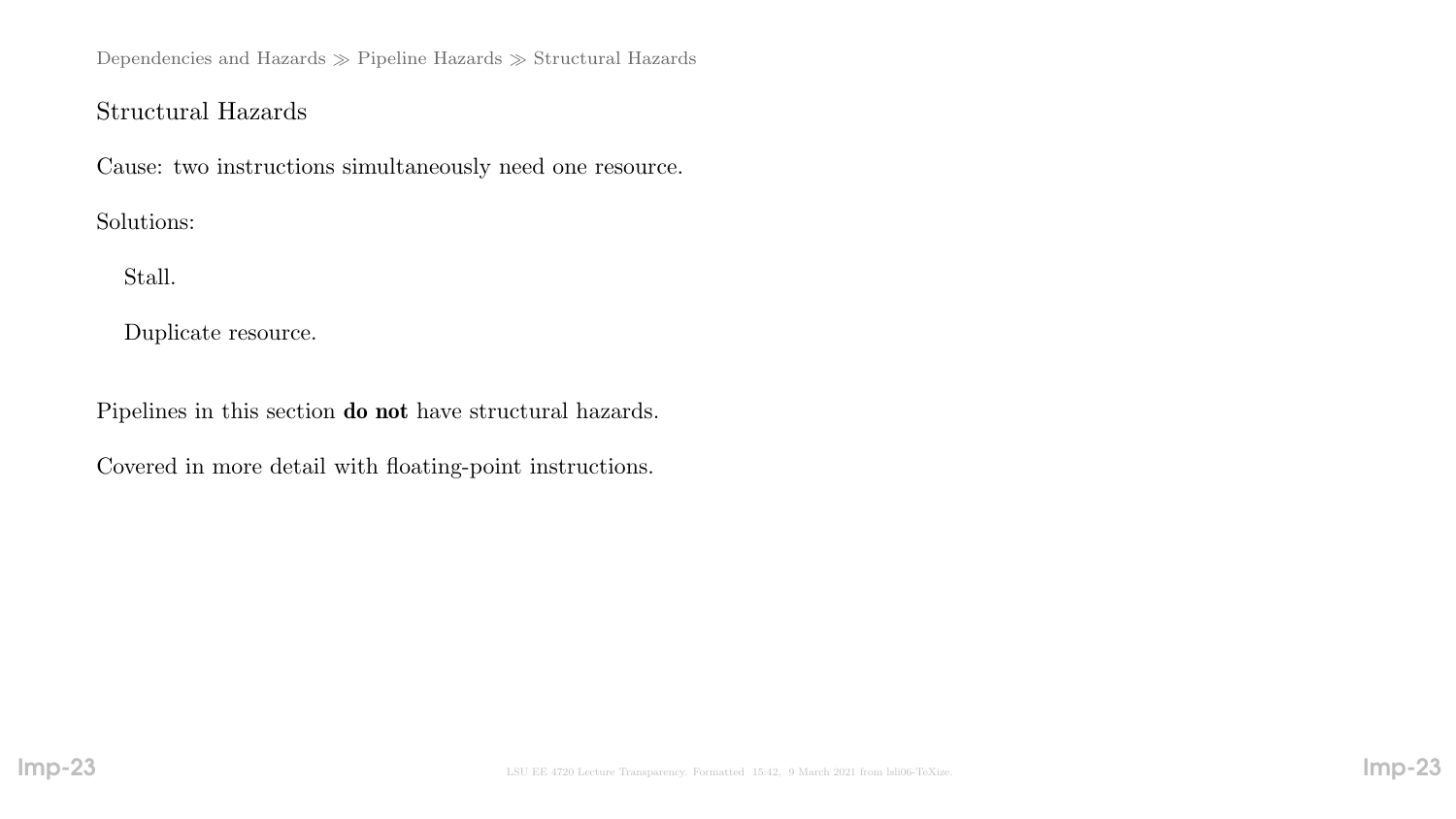Avoiding Data Hazards

Avoiding Data Hazards

Pipelined MIPS Subject to RAW Hazards.

Consider the following incorrect execution of code containing data dependencies.

| # Cycle 0 1 2 3 4 5 6 7       |  |  |  |                |  |                |  |
|-------------------------------|--|--|--|----------------|--|----------------|--|
| add R1, r2, r3 IF ID EX ME WB |  |  |  |                |  |                |  |
| sub R4, R1, r5 IF ID EX ME WB |  |  |  |                |  |                |  |
| and r6, R1, r8                |  |  |  | IF ID EX ME WB |  |                |  |
| xor r9, R4, r11               |  |  |  |                |  | IF ID EX ME WB |  |

Execution incorrect because . . .

- $\ldots$  sub reads r1 before add writes (or even finishes computing) r1,  $\ldots$
- $\ldots$  and reads  $r1$  before add writes r1, and  $\ldots$
- . . . xor reads r4 before sub writes r4.

Problem fixed by stalling the pipeline.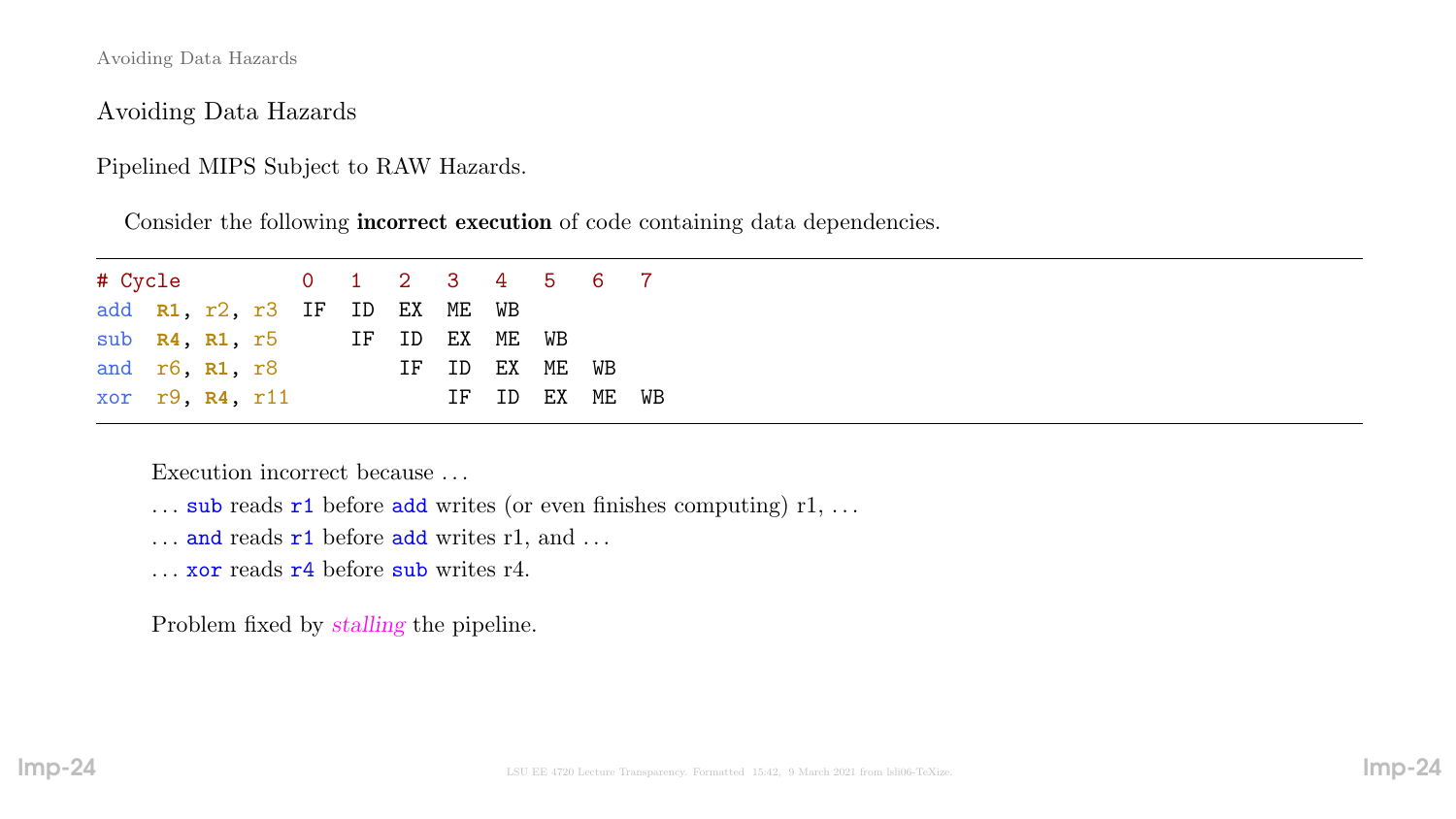Avoiding Data Hazards  $\gg$  Stalling

### Stall:

To pause execution in a pipeline from IF up to a certain stage.

With stalls, code can execute correctly:

For code on previous slide, stall until data in register.

| # Cycle 0 1 2 3 4 5 6 7 8 9 10               |  |  |  |  |                       |  |  |                              |  |
|----------------------------------------------|--|--|--|--|-----------------------|--|--|------------------------------|--|
| add R1, r2, r3 IF ID EX ME WB                |  |  |  |  |                       |  |  |                              |  |
| sub $R4$ , $R1$ , $r5$ IF ID -----> EX ME WB |  |  |  |  |                       |  |  |                              |  |
| and r6, R1, r8                               |  |  |  |  | IF -----> ID EX ME WB |  |  |                              |  |
| xor $r9$ , $R4$ , $r11$                      |  |  |  |  |                       |  |  | IF ID $\rightarrow$ EX ME WB |  |

Arrow shows that instructions stalled.

Stall creates a bubble, stages without valid instructions, in the pipeline.

With bubbles present, CPI is greater than its ideal value of 1.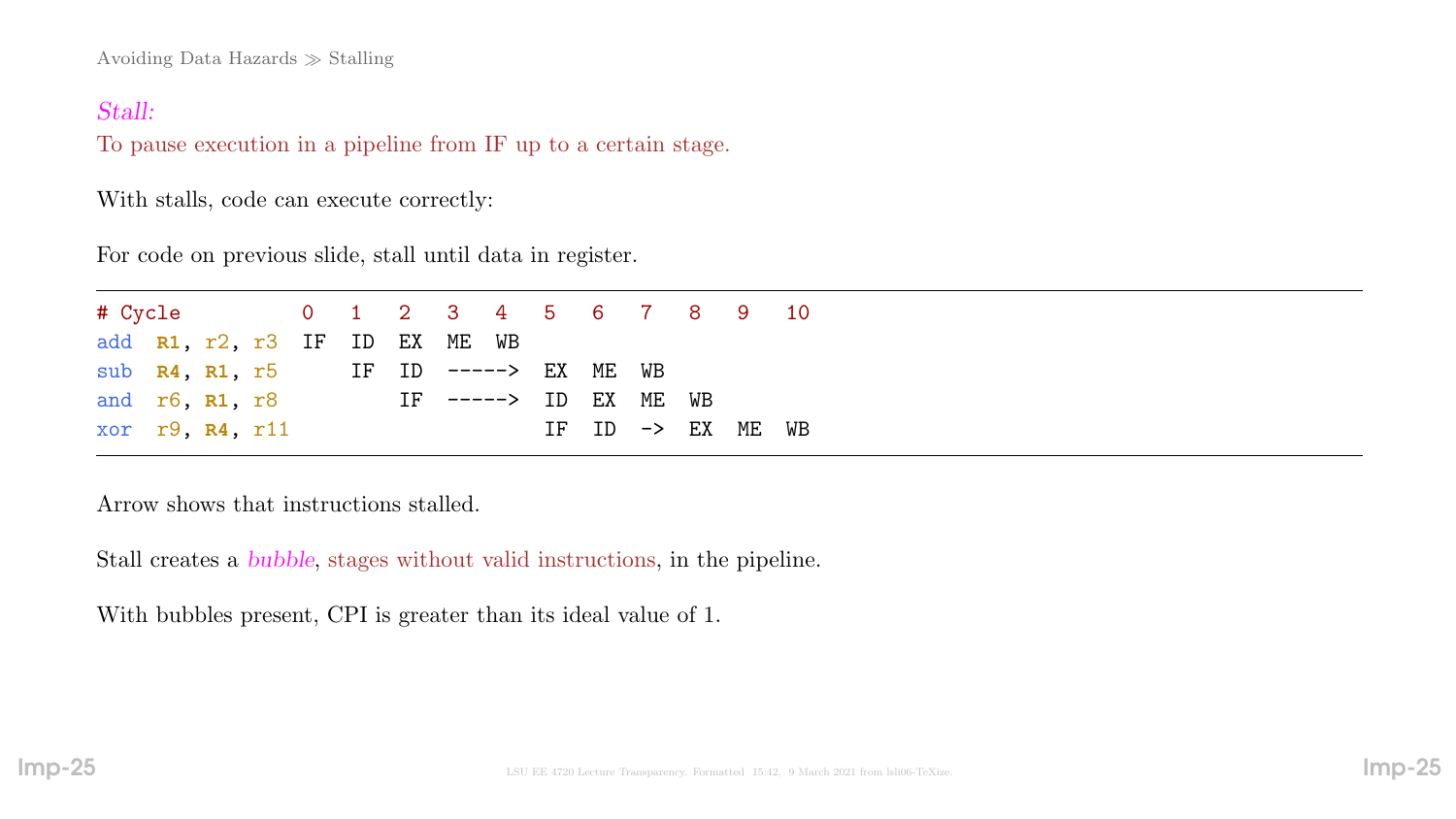Avoiding Data Hazards  $\gg$  Stalling  $\gg$  Stall Implementation

Stall Implementation

Stall implemented by asserting a hold signal . . .

... which inserts a nop (or equivalent) after the stalling instruction ...

. . . and disables clocking of pipeline latches before the stalling instruction.

# Cycle 0 1 2 3 4 5 6 7 8 9 10 add **R1**, r2, r3 IF ID EX ME WB sub **R4**, **R1**, r5 IF ID -----> EX ME WB and r6, **R1**, r8 IF -----> ID EX ME WB xor r9, R4, r11 IF ID -> EX ME WB

During cycle 3, a nop is in EX.

During cycle 4, a nop is in EX and ME .

The two adjacent nops are called a *bubble* ...

. . . they move through the pipeline with the other instructions.

A third nop is in EX in cycle 7.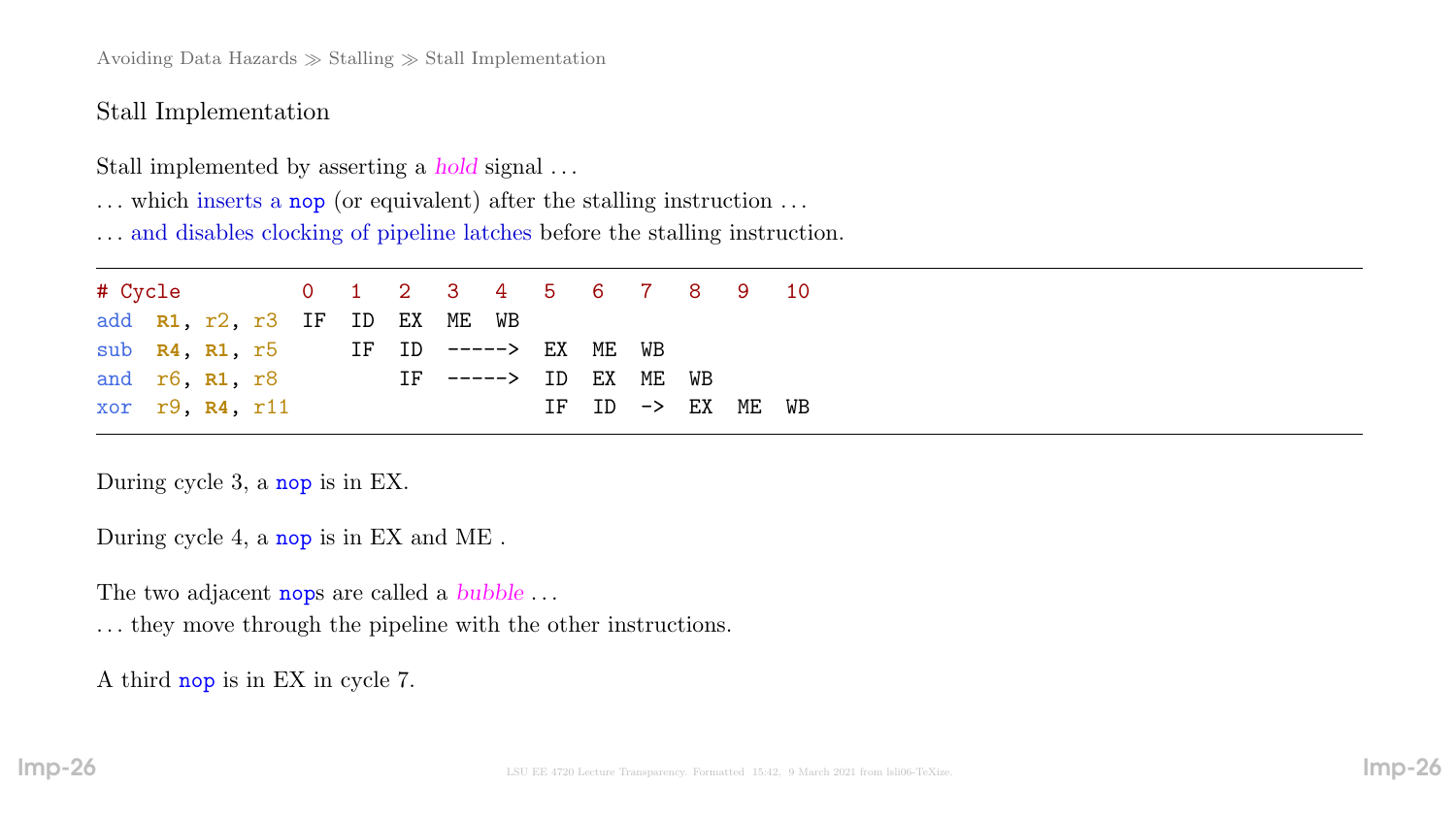Avoiding Data Hazards  $\gg$  Bypassing

## Bypassing

Some stalls are avoidable.

Consider again:

| # Cycle 0 1 2 3 4 5 6 7 8 9 10 |  |  |  |                |  |  |  |
|--------------------------------|--|--|--|----------------|--|--|--|
| add R1, r2, r3 IF ID EX ME WB  |  |  |  |                |  |  |  |
| sub R4, R1, r5 IF ID EX ME WB  |  |  |  |                |  |  |  |
| and $r6$ , $R1$ , $r8$         |  |  |  | IF ID EX ME WB |  |  |  |
| xor r9, R4, r11                |  |  |  | IF ID EX ME WB |  |  |  |

Note that the new value of  $r1$  needed by  $\textsf{sub} \dots$ 

- $\ldots$  has been computed at the end of cycle  $2\,\ldots$
- . . . and isn't really needed until the beginning of the next cycle, 3.

Execution was incorrect because the value had to go around the pipeline to ID.

Why not provide a shortcut?

Why not call a shortcut a bypass or forwarding path?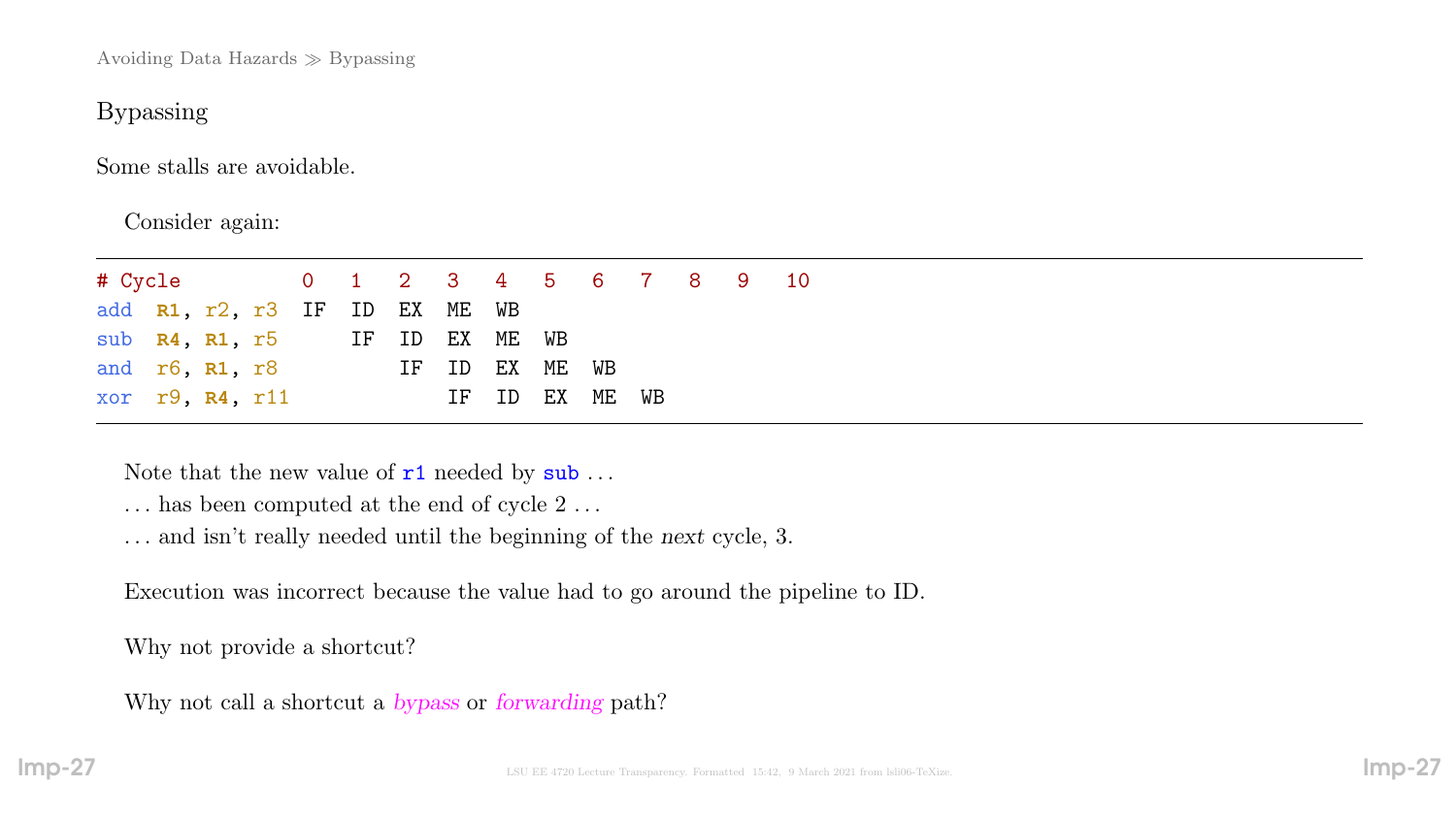# Non-Bypassed MIPS

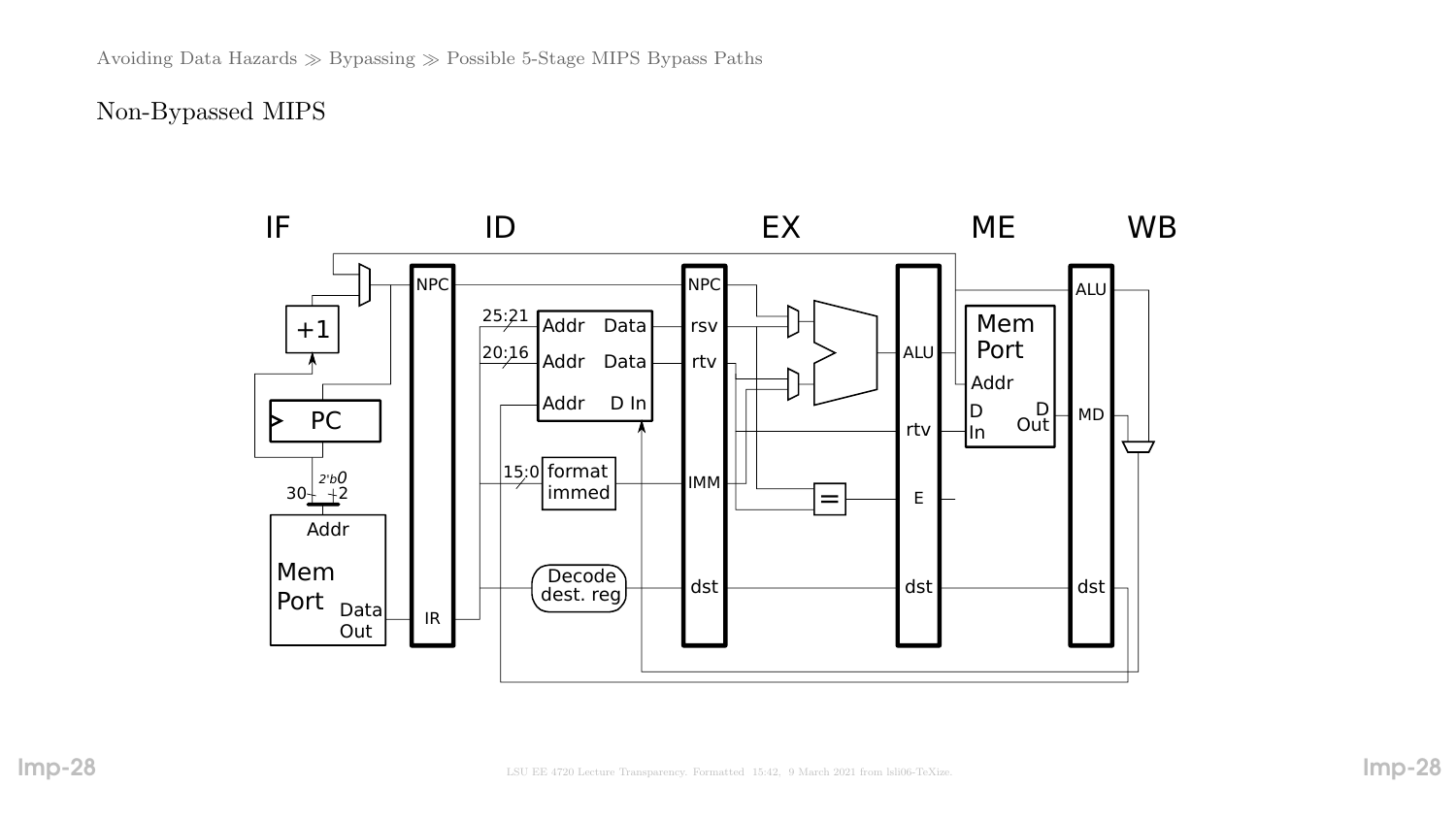Bypassed MIPS

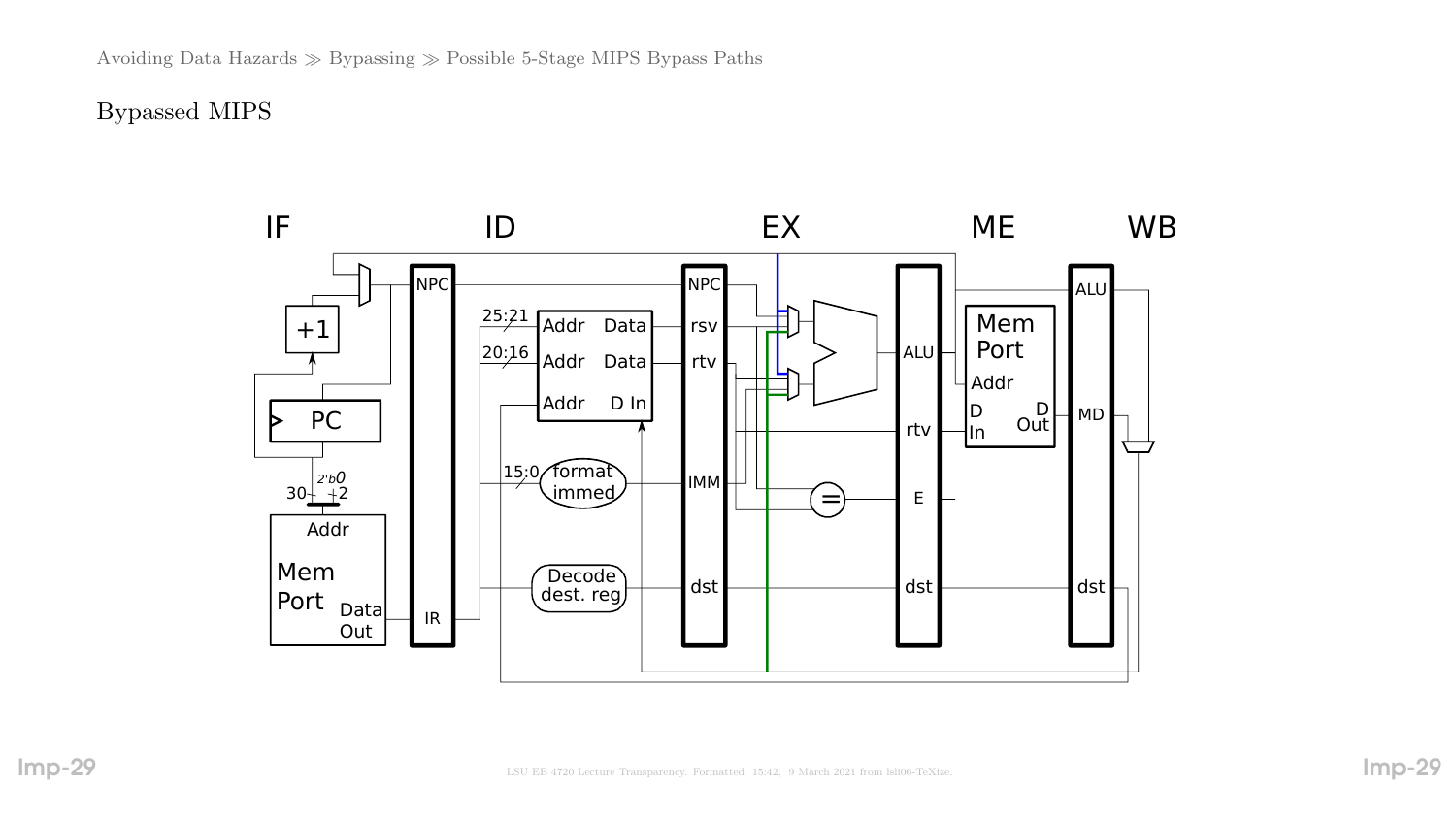Avoiding Data Hazards  $\gg$  Bypassing  $\gg$  Possible 5-Stage MIPS Bypass Paths

### MIPS Implementation With Some Bypass Paths

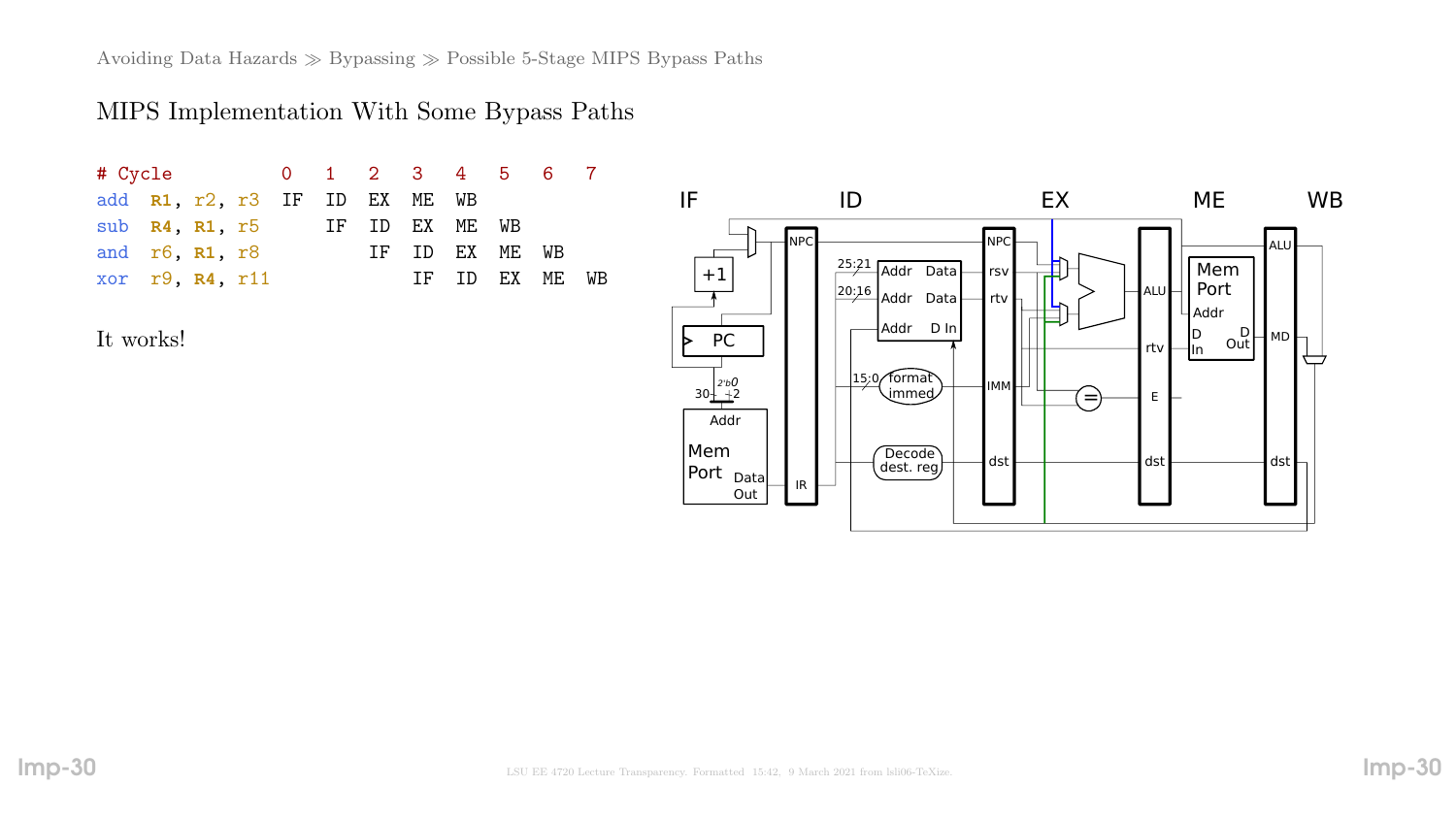Avoiding Data Hazards  $\gg$  Bypassing  $\gg$  Unbypassable Hazards

Some stalls unavoidable.

# Cycle 0 1 2 3 4 5 6 7 8 9 10 lw **R1**, 0(r2) IF ID EX ME WB add **R1**, **R1**, r4 IF ID -> EX ME WB sw 4(r2), R1 IF -> ID -----> EX ME WB addi r2, r2, 8 1F -----> ID EX ME WB

Stall due to lw could not be avoided with a bypass path (data not available in cycle 3).

Stall in cycles 5 and 6 could be avoided with a new bypass path.

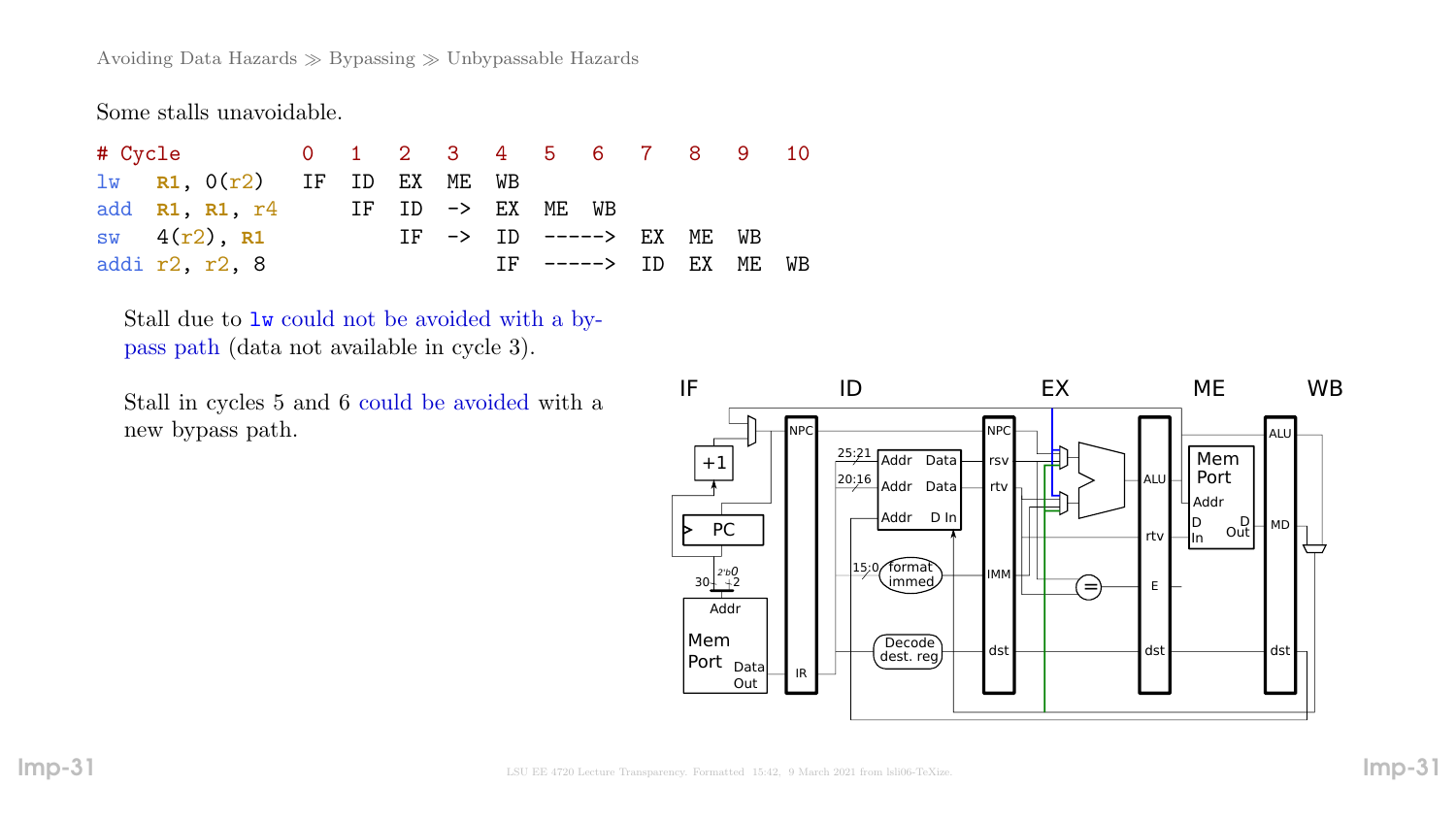Control Logic Design Example(s)

# Control Logic Design Example(s)

In this part design logic to determine dst . . .

. . . and using that the bypass control logic for lower ALU mux.

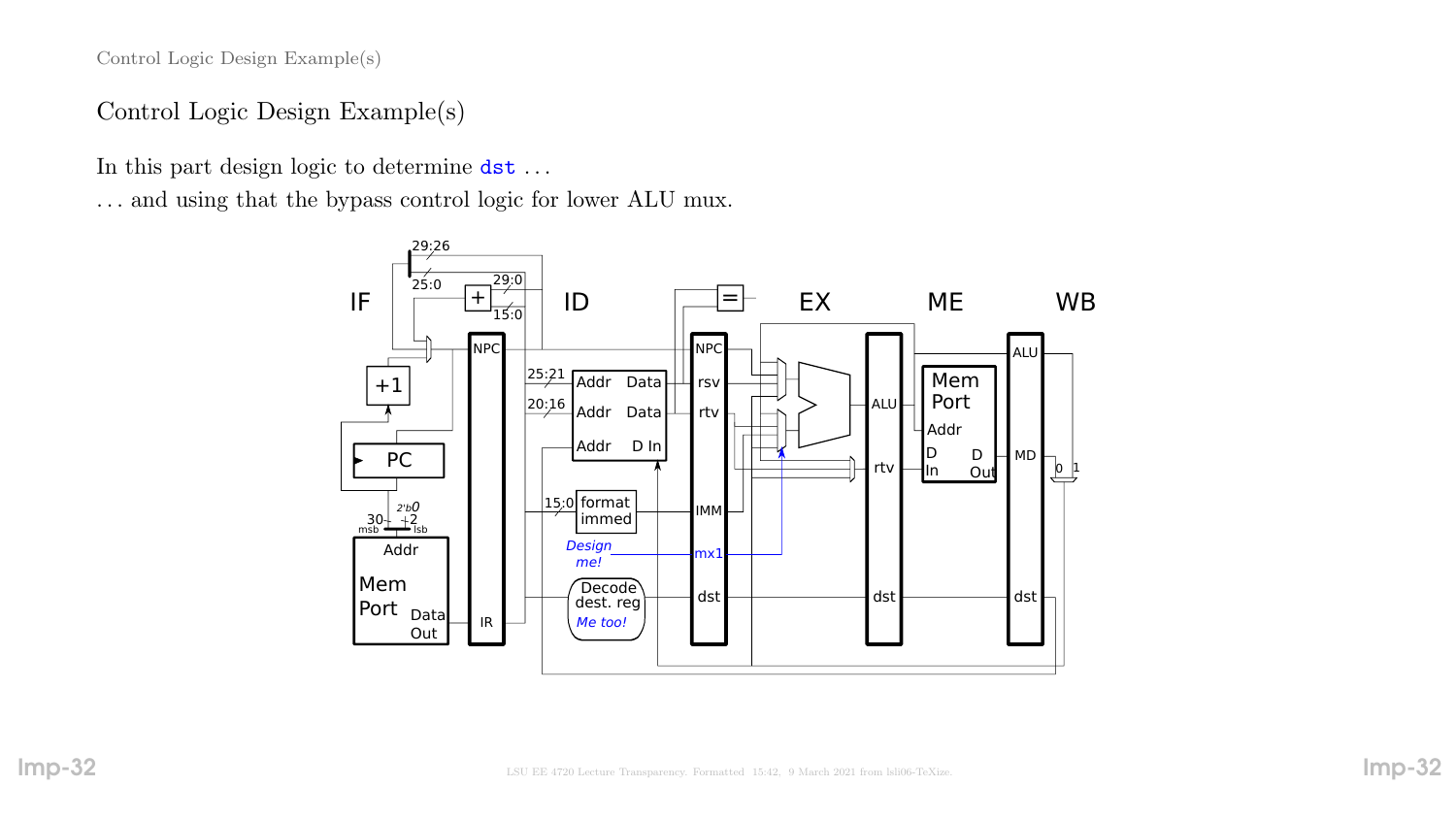Control Logic Design Example(s)  $\gg$  Logic to Determine Dst

Logic to determine dst for register file.

Note:  $\det$  is the register that will be written. . . . or 0 if no register is written.

Depending on the instruction . . . ... the value is in the **rd** or **rt** field ... . . . or is the constant 0 or 31.

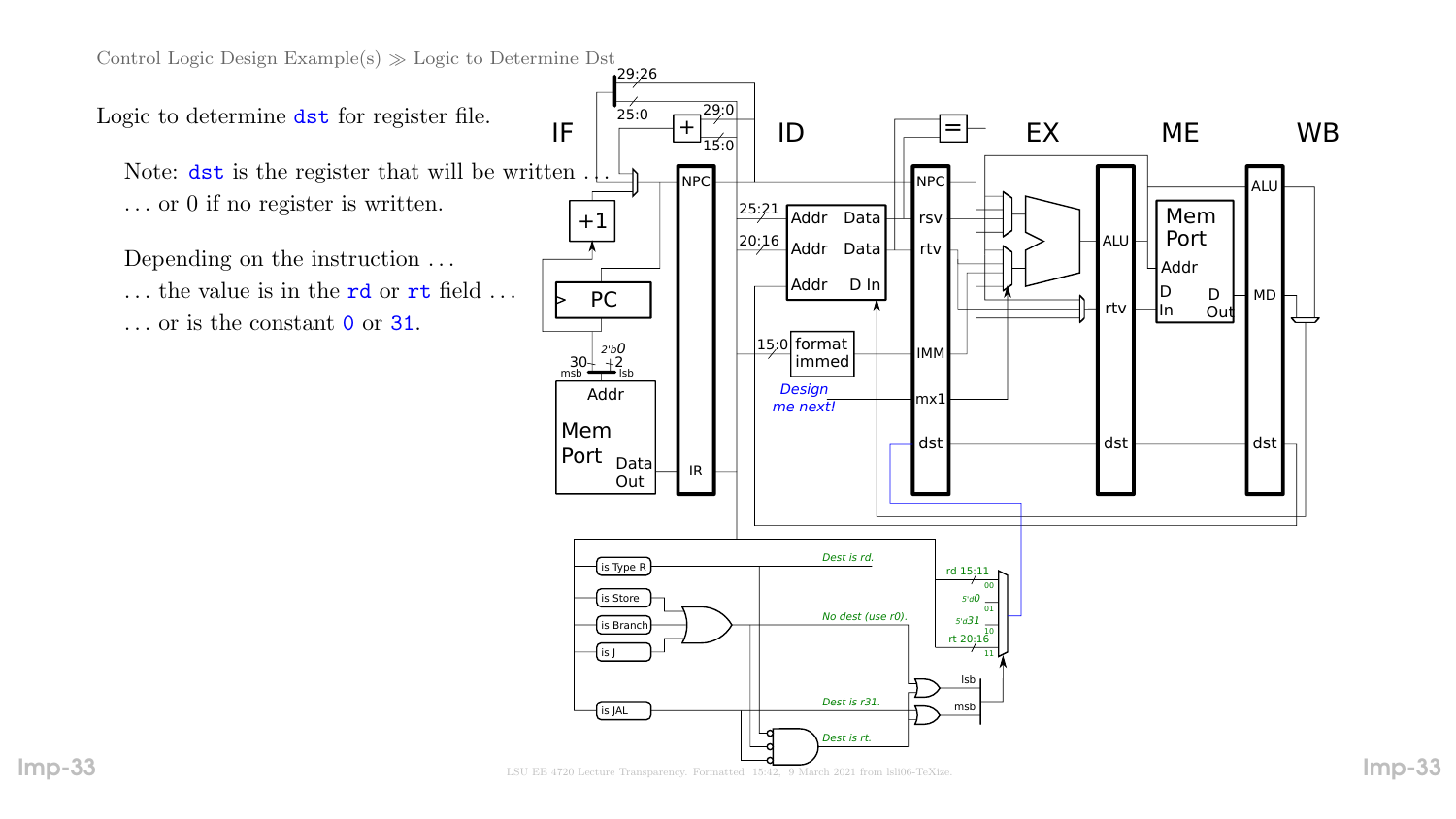Control Logic Design Example(s)  $\gg$  Bypass Control Logic for Lower ALU Mux



Imp-34 LSU EE 4720 Lecture Transparency. Formatted 15:42, 9 March 2021 from lsli06-TeXize.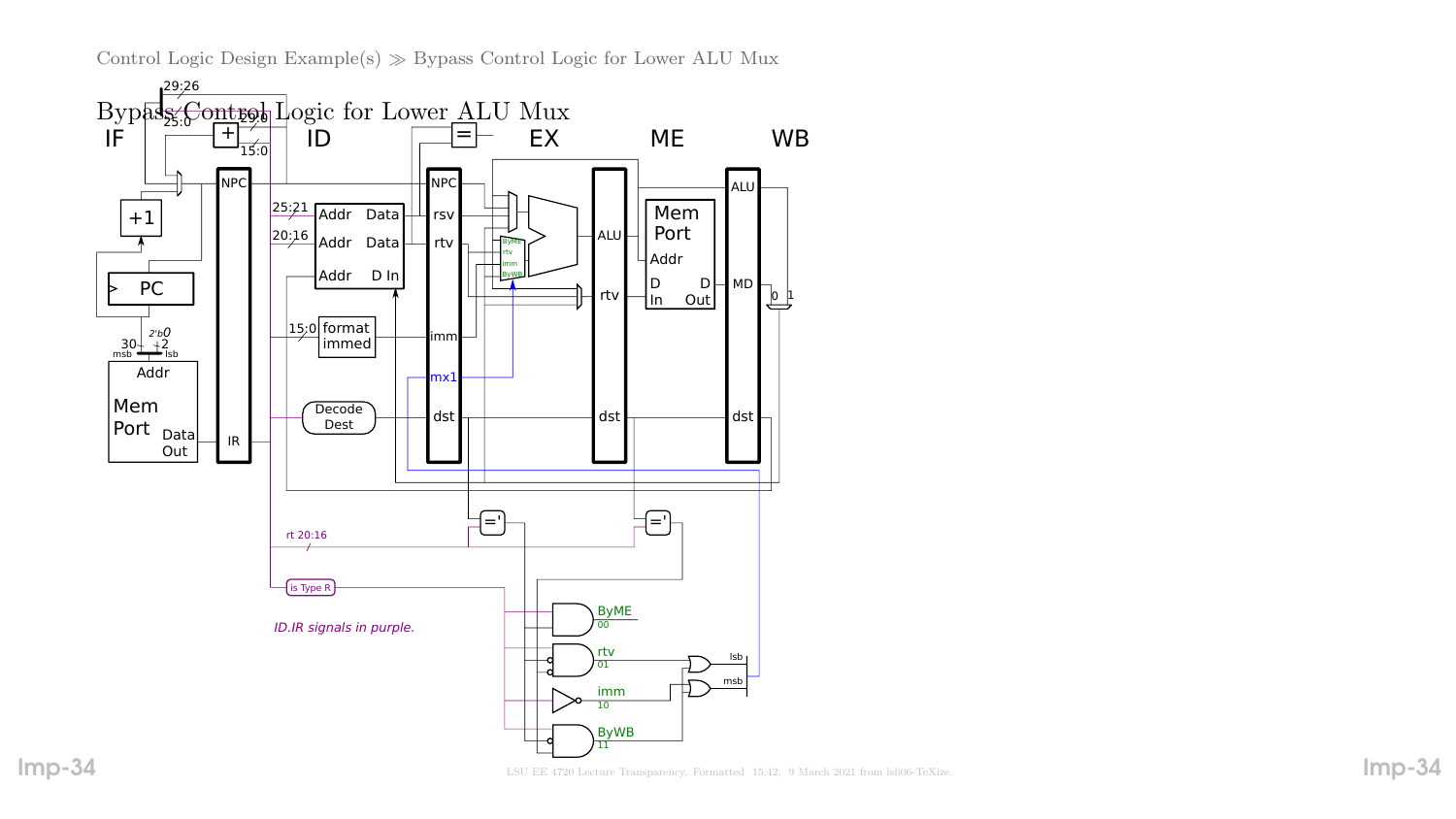Control Logic Design Example(s)  $\gg$  Bypass Control Logic for Lower ALU Mux

Notes about logic:

Control logic not minimized (for clarity).

Control Logic Generating dst.

Present in previous implementations, just not shown.

Determines which register gets written based on instruction.

Instruction categories used in boxes such as  $| =$  is Store (some instructions omitted):

 $=$  is Type R  $:$  All Type R instructions.

= is Store : All store instructions.

= is Branch : branches such as beq and bltz.

= is JAL  $\vert \cdot \vert$  = is J : Matches the exact instruction.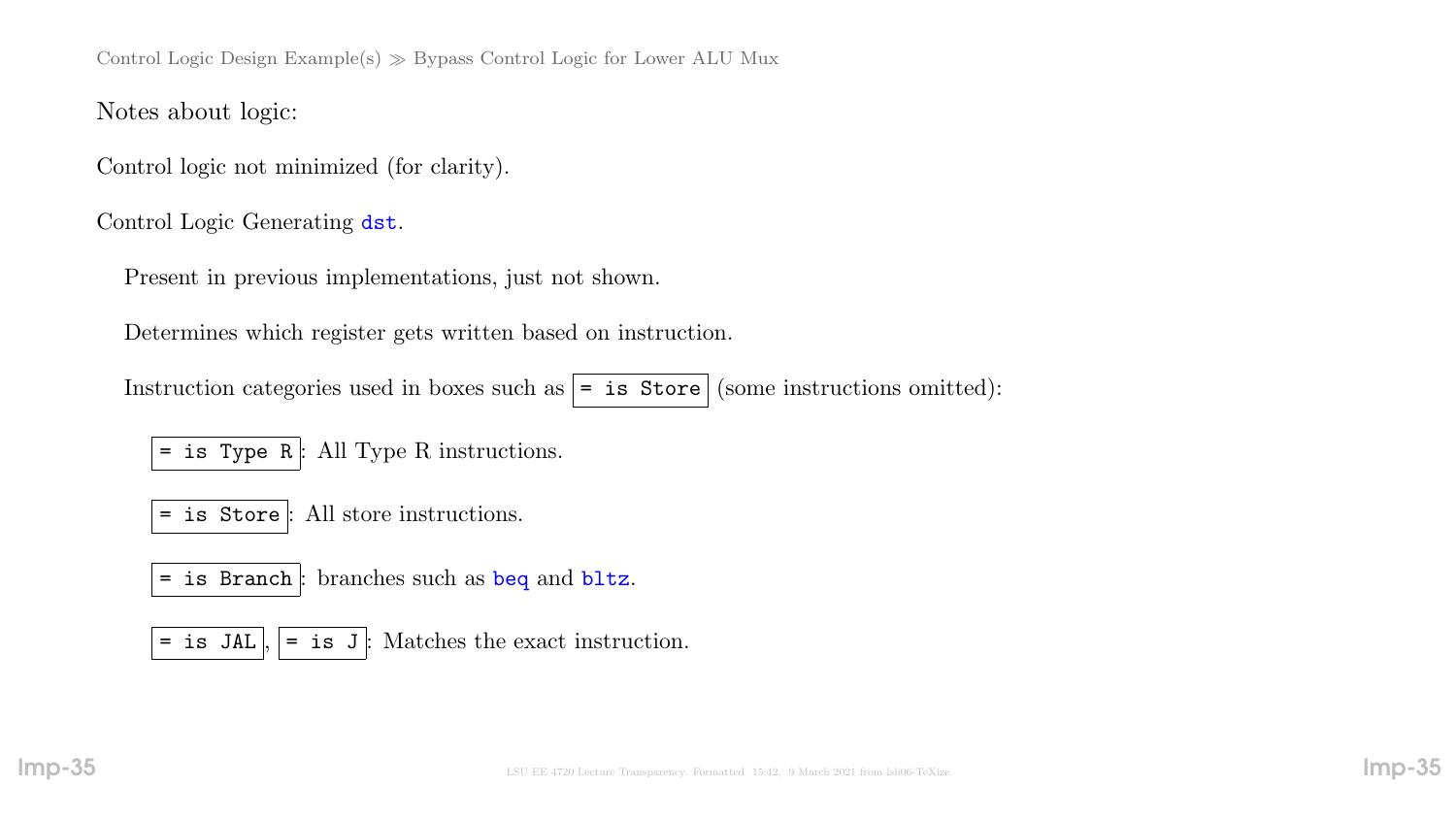Control Logic Design Example(s)  $\gg$  Bypass Control Logic for Lower ALU Mux

Logic Generating ID/EX.MUX.

 $=$ ' box determines if two register numbers are equal.

Register number zero is not equal register zero, nor any other register.

(The bypassed zero value might not be zero.)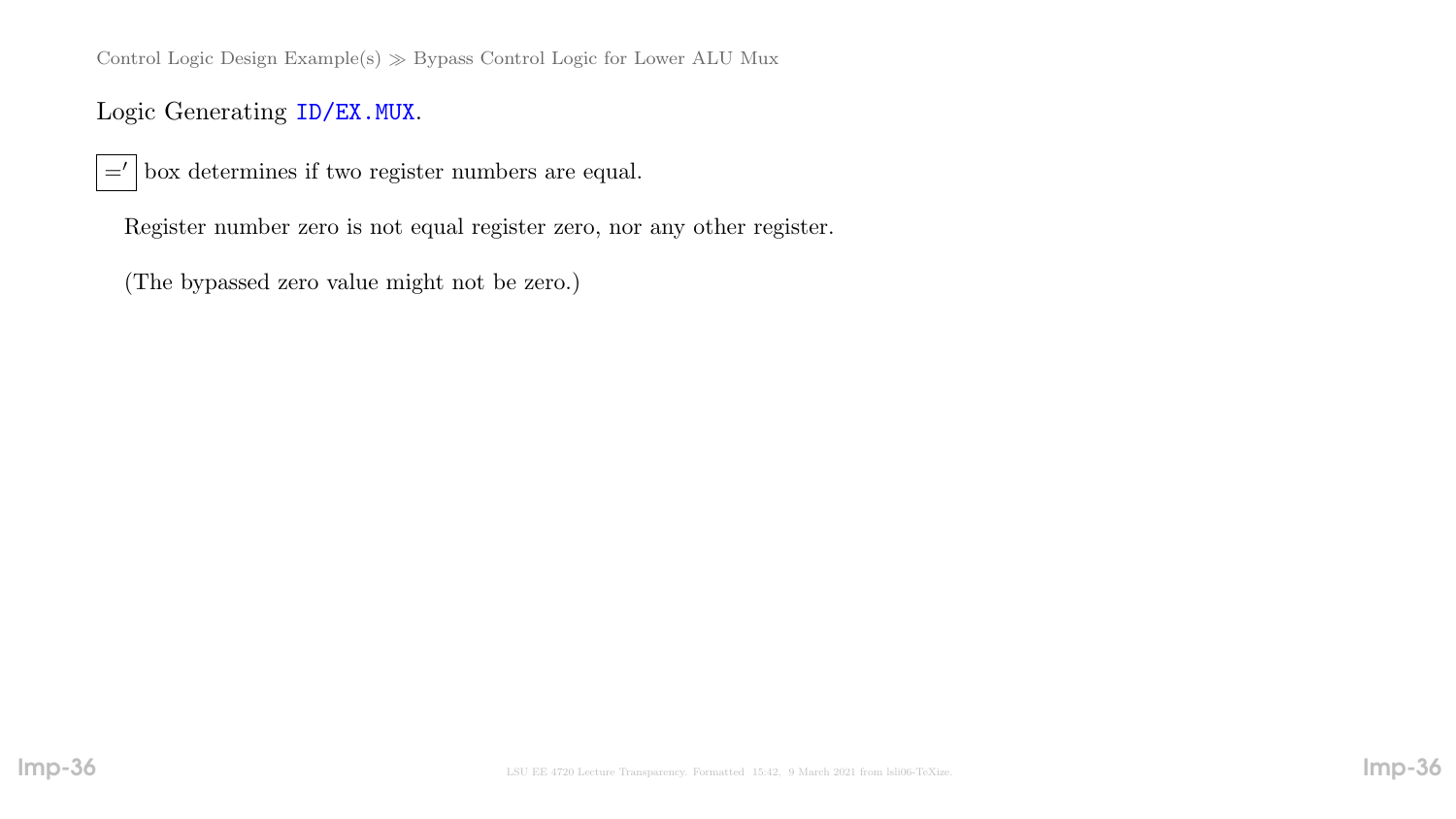#### Branch Hardware  $\gg$  Branch Execution

### Branch Hardware

Consider:

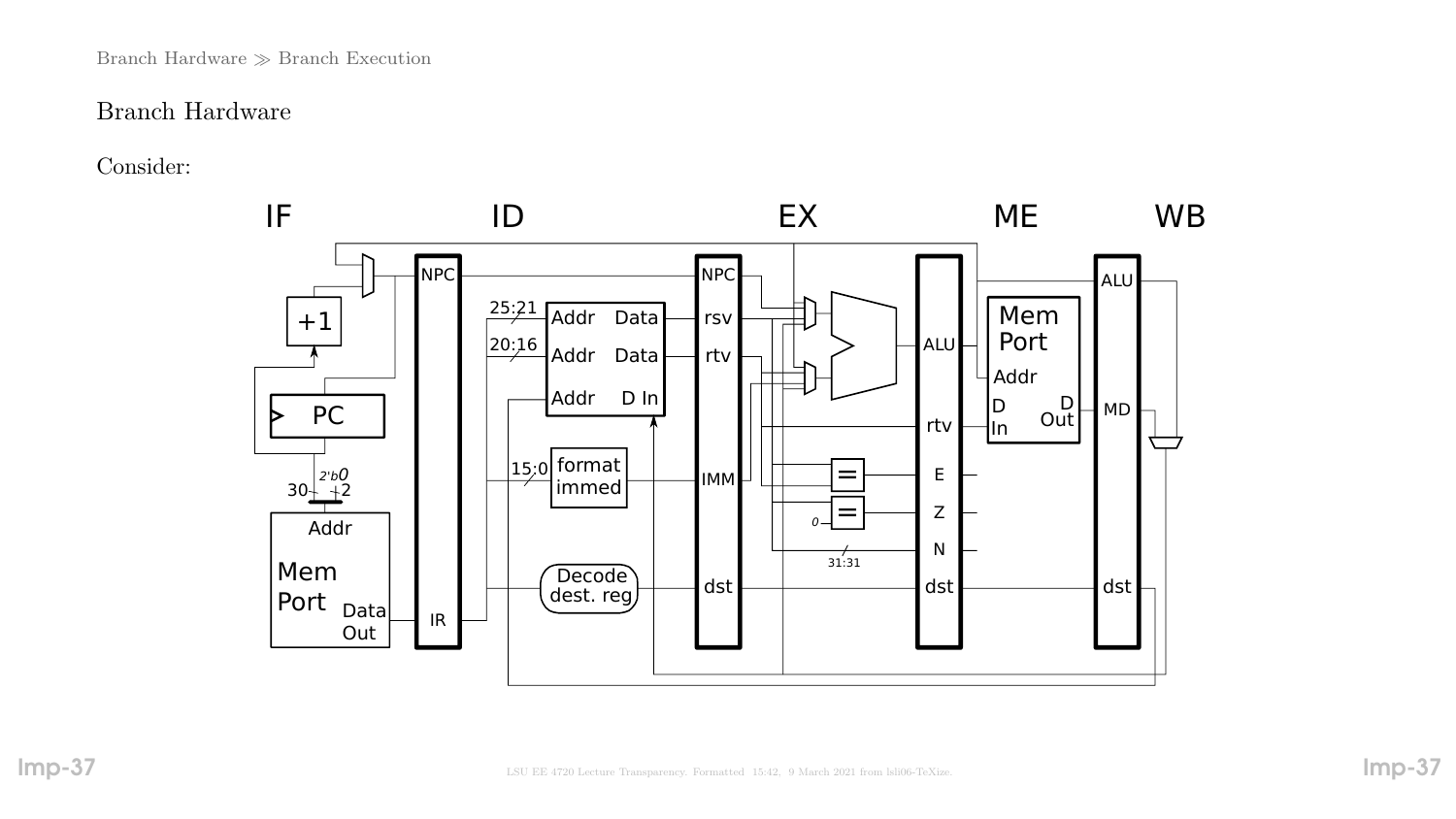

### Example of incorrect execution

|                        |  | $0x100$ bgtz $r4$ , TARGET IF ID EX ME WB     |  |  |    |    |    |       |  |
|------------------------|--|-----------------------------------------------|--|--|----|----|----|-------|--|
|                        |  | $0x104$ sub $r4$ , $r2$ , $r5$ IF ID EX ME WB |  |  |    |    |    |       |  |
|                        |  | $0 \times 108$ sw $0(r2)$ , r1 IF ID EX ME WB |  |  |    |    |    |       |  |
| $0x10c$ and r6, r1, r8 |  |                                               |  |  |    |    |    | WB    |  |
|                        |  | $0x110$ or r12, r13, r14                      |  |  |    |    |    |       |  |
| $\ddot{\phantom{0}}$   |  |                                               |  |  |    |    |    |       |  |
|                        |  | TARGET: # TARGET = $0x200$                    |  |  |    |    |    |       |  |
|                        |  | $0x200$ xor r9, r4, r11                       |  |  | ΙF | ID | EX | ME WB |  |

Branch is taken yet two instructions past delay slot (sub) complete execution.

Branch target finally fetched in cycle 4.

Problem: Two instructions following delay slot.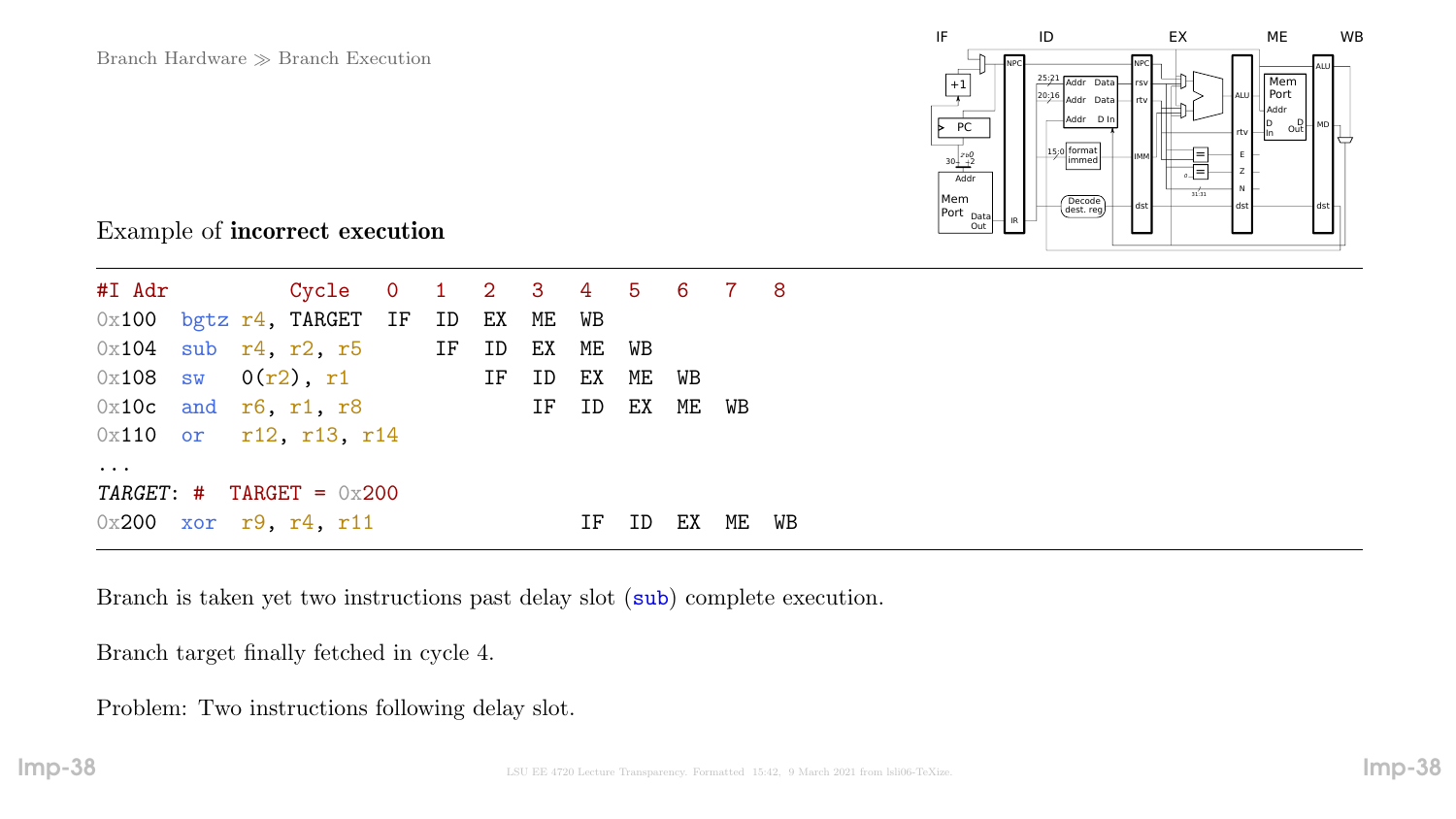# Handling Instructions Following a Taken Branch Delay Slot

Option 1: Don't fetch them.

Possible (with pipelining) because ...

... fetch starts  $(\mathbf{sw}\text{ in cycle }2)$  ...

. . . after branch decoded.

(Would be impossible . . .

. . . for non-delayed branch.)

|                                   |                        | $0x100$ bgtz $r4$ , TARGET IF ID EX ME WB     |  |    |    |    |           |             |    |    |
|-----------------------------------|------------------------|-----------------------------------------------|--|----|----|----|-----------|-------------|----|----|
|                                   |                        | $0x104$ sub $r4$ , $r2$ , $r5$ IF ID EX ME WB |  |    |    |    |           |             |    |    |
|                                   |                        | $0x108$ sw $0(r2)$ , r1                       |  | IF | ID | EX | ME WB     |             |    |    |
|                                   | $0x10c$ and r6, r1, r8 |                                               |  |    | IF |    |           | ID EX ME WB |    |    |
|                                   |                        | 0x110 or r12, r13, r14                        |  |    |    |    |           |             |    |    |
| $\bullet\quad\bullet\quad\bullet$ |                        |                                               |  |    |    |    |           |             |    |    |
|                                   |                        | TARGET: $\#$ TARGET = 0x200                   |  |    |    |    |           |             |    |    |
|                                   |                        | $0x200$ xor r9, r4, r11                       |  |    |    | ΙF | <b>ID</b> | EX          | ME | WB |

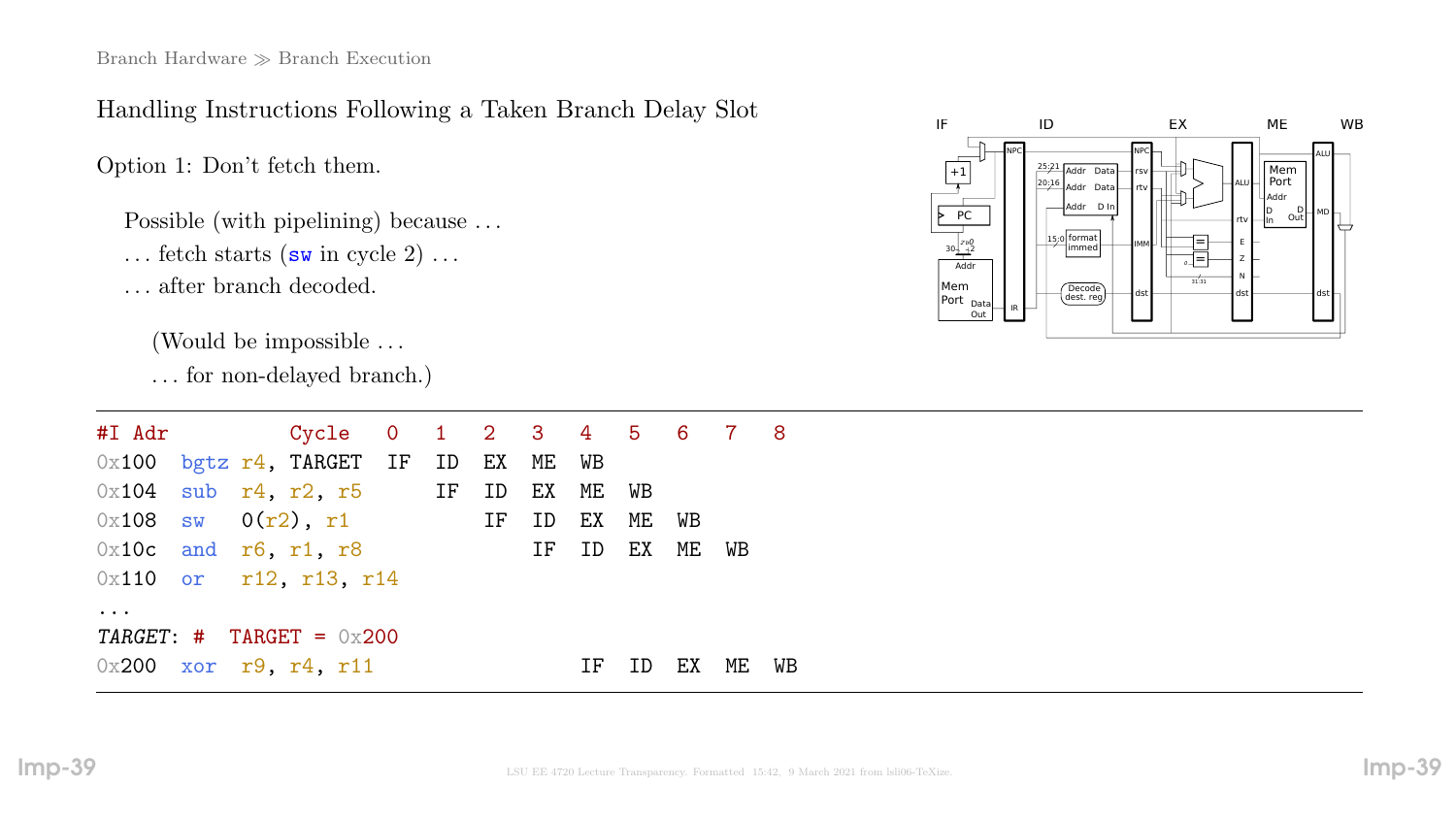#### Branch Hardware  $\gg$  Branch Execution

#### Handling Instructions Following a Taken Branch

Option 2: Fetch them, but squash (stop) them in a later stage.

This will work if instructions squashed . . .

. . . before modifying architecturally visible storage (registers and memory).

Memory modified in ME stage and registers modified in WB stage . . . . . . so instructions must be stopped before beginning of ME stage.

Can we do it? Depends depends where branch instruction is.

In example, need to squash sw before cycle 5.

During cycle 3 bgtz in ME ...

. . . it has been decoded and the branch condition is available . . .

... so we know whether the branch is taken ...

... so sw can easily be squashed before cycle 5.

Option 2 will be used.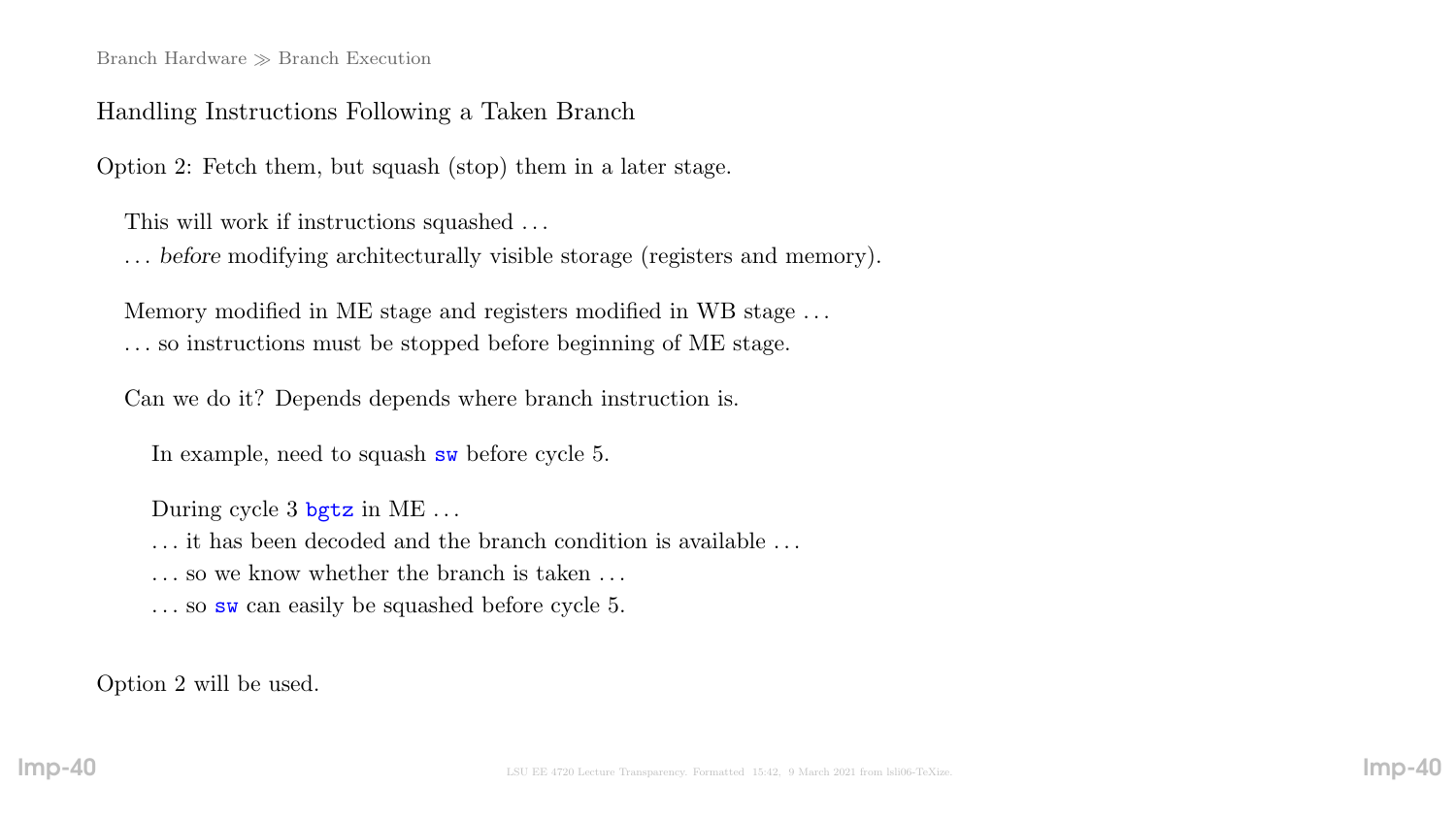# Instruction Squashing

# In-Flight Instruction:: An instruction in the execution pipeline.

Later in the semester a more specific definition will be used.

Squashing:: [an instruction] preventing an in-flight instruction . . .

. . . from writing registers, memory or any other visible storage.

Squashing also called: nulling, abandoning, and cancelling..

Like an insect, a squashed instruction is still there (in most cases) but can do no harm.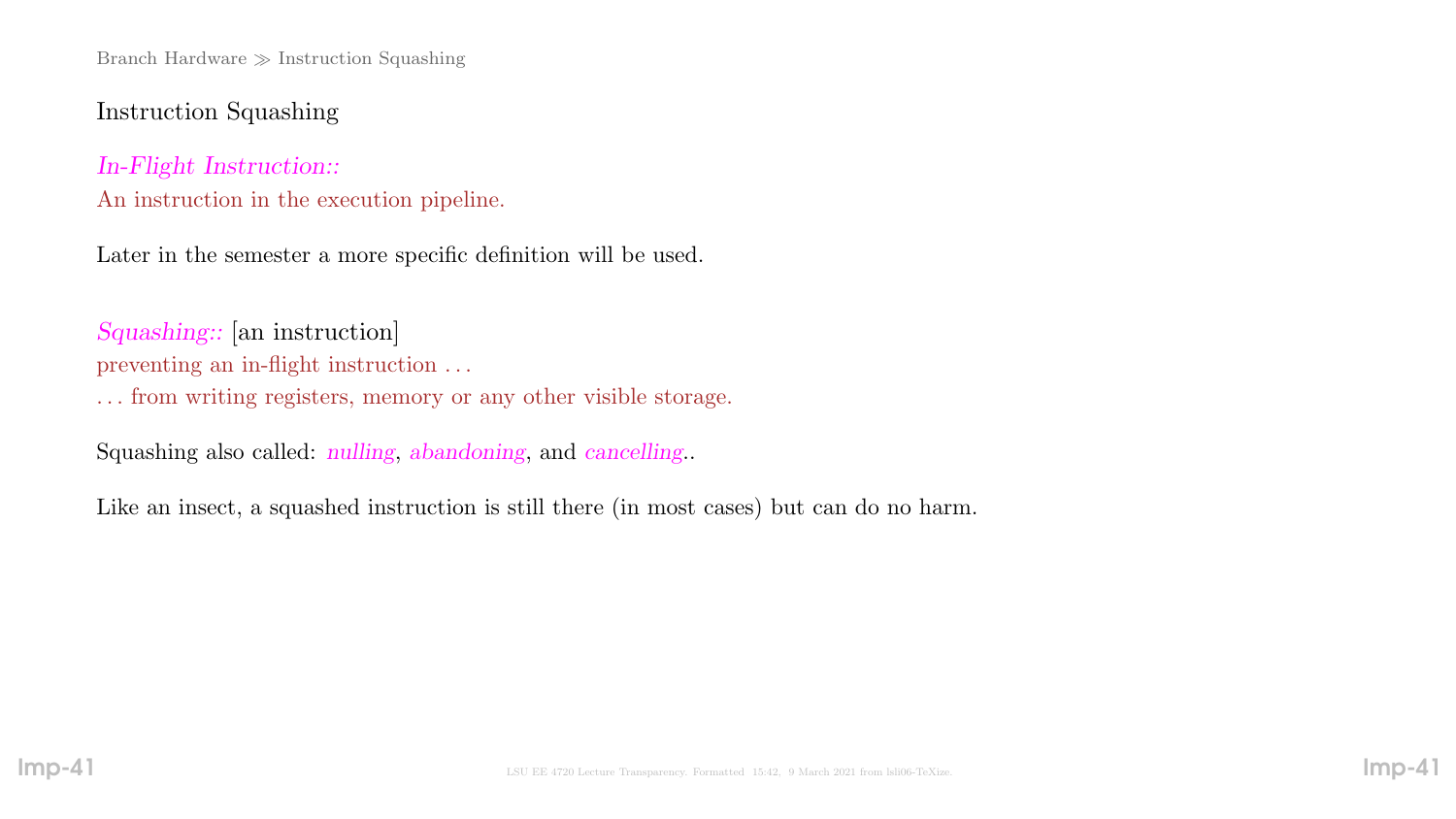Squashing Instruction in Example MIPS Implementation

Two ways to squash.

• Prevent it from writing architecturally visible storage.

Replace destination register control bits with zero. (Writing zero doesn't change anything.)

Set memory control bits (not shown so far) for no operation.

• Change Operation to nop.

Would require changing many control bits.

Squashing shown that way here for brevity.

Illustrated by placing a nop in IR.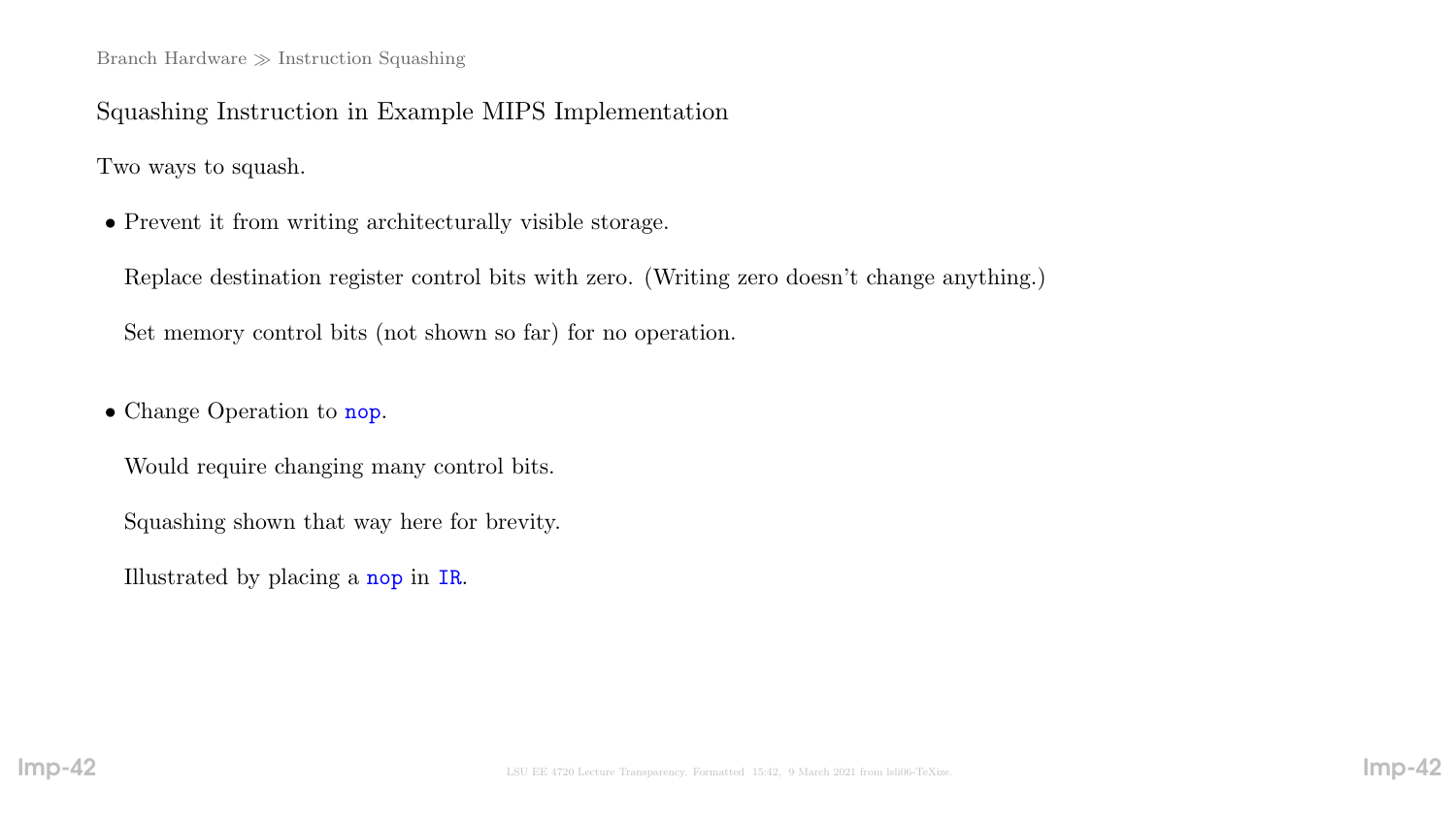#### Branch Hardware  $\gg$  Instruction Squashing

Why not replace squashed instructions with target instructions?

Because there is no straightforward and inexpensive way . . . . . . to get the instructions where and when they are needed.

(Curvysideways and expensive techniques covered in Chapter 4.)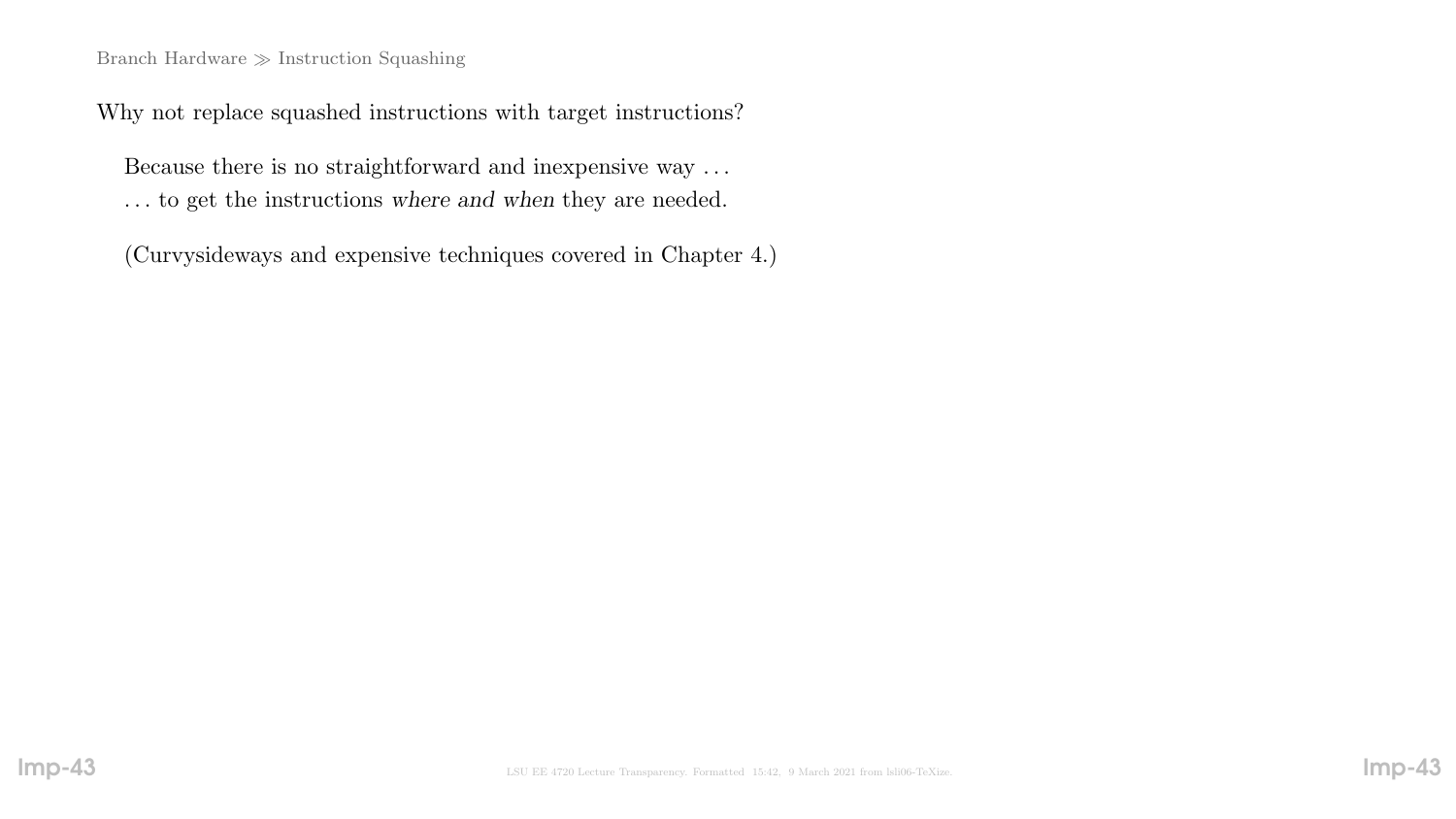MIPS implementation used so far.

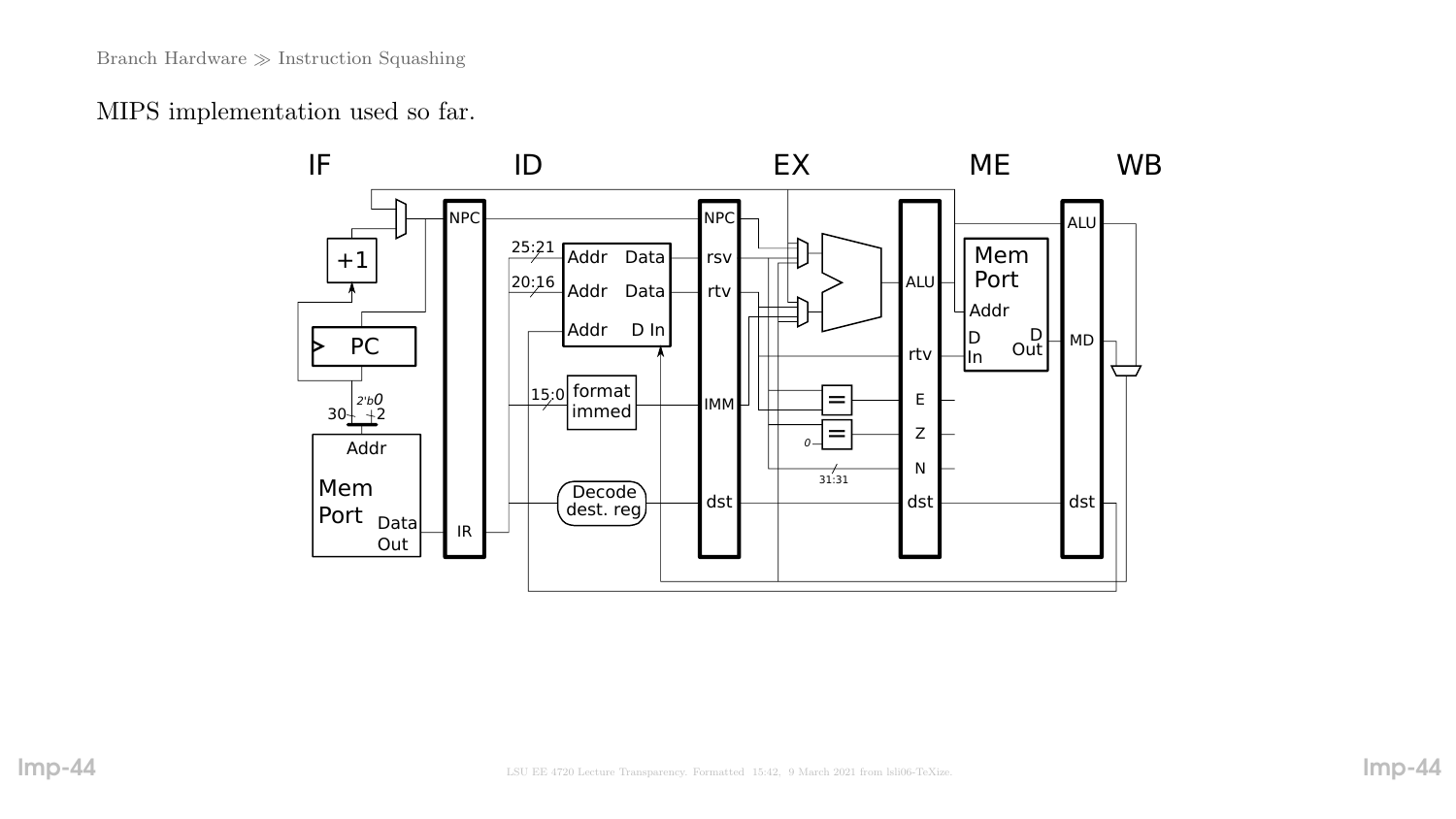### Example of correct execution

#I Adr Cycle 0 1 2 3 4 5 6 7 8 0x100 bgtz r4, TARGET IF ID EX ME WB  $0x104$  sub  $r4$ ,  $r2$ ,  $r5$  IF ID EX ME WB  $0 \times 108$  sw  $0(r2)$ , r1 IF IDx  $0x10c$  and r6, r1, r8 IFx 0x110 or r12, r13, r14 ... TARGET:  $\#$  TARGET = 0x200  $0x200$  xor r9, r4, r11 IF ID EX ME WB

Branch outcome known at end of cycle 2 . . .

... wait for cycle 3 when doomed instructions (sw and and) in flight ...

... and squash them so in cycle 4 they act like nops.

Two cycles (2, and 3), are lost.

The two cycles called a *branch penalty*.

Two cycles can be alot of cycles, is there something we can do?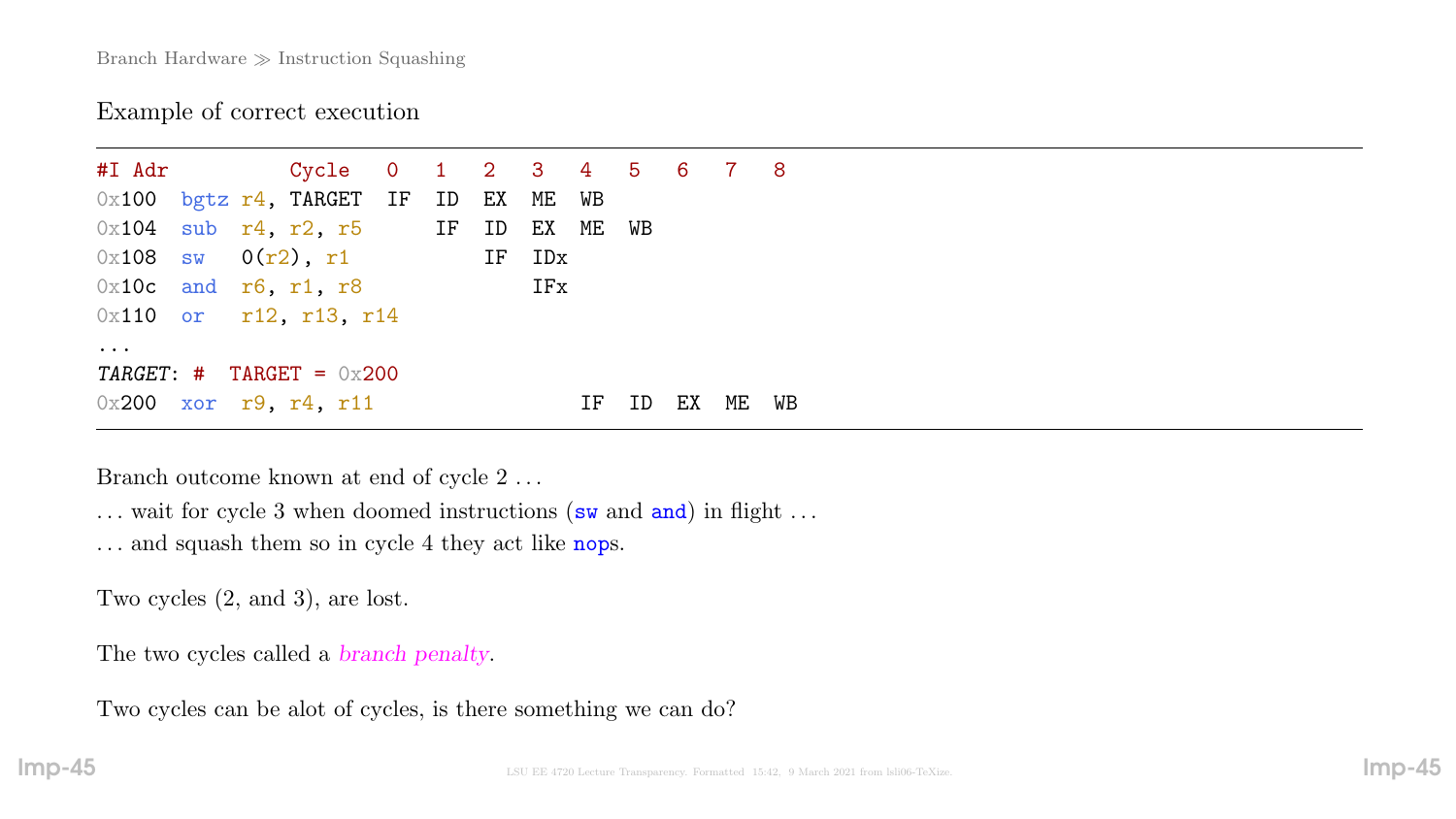Zero-Cycle Branch Delay Implementation



Compute branch target address in ID stage.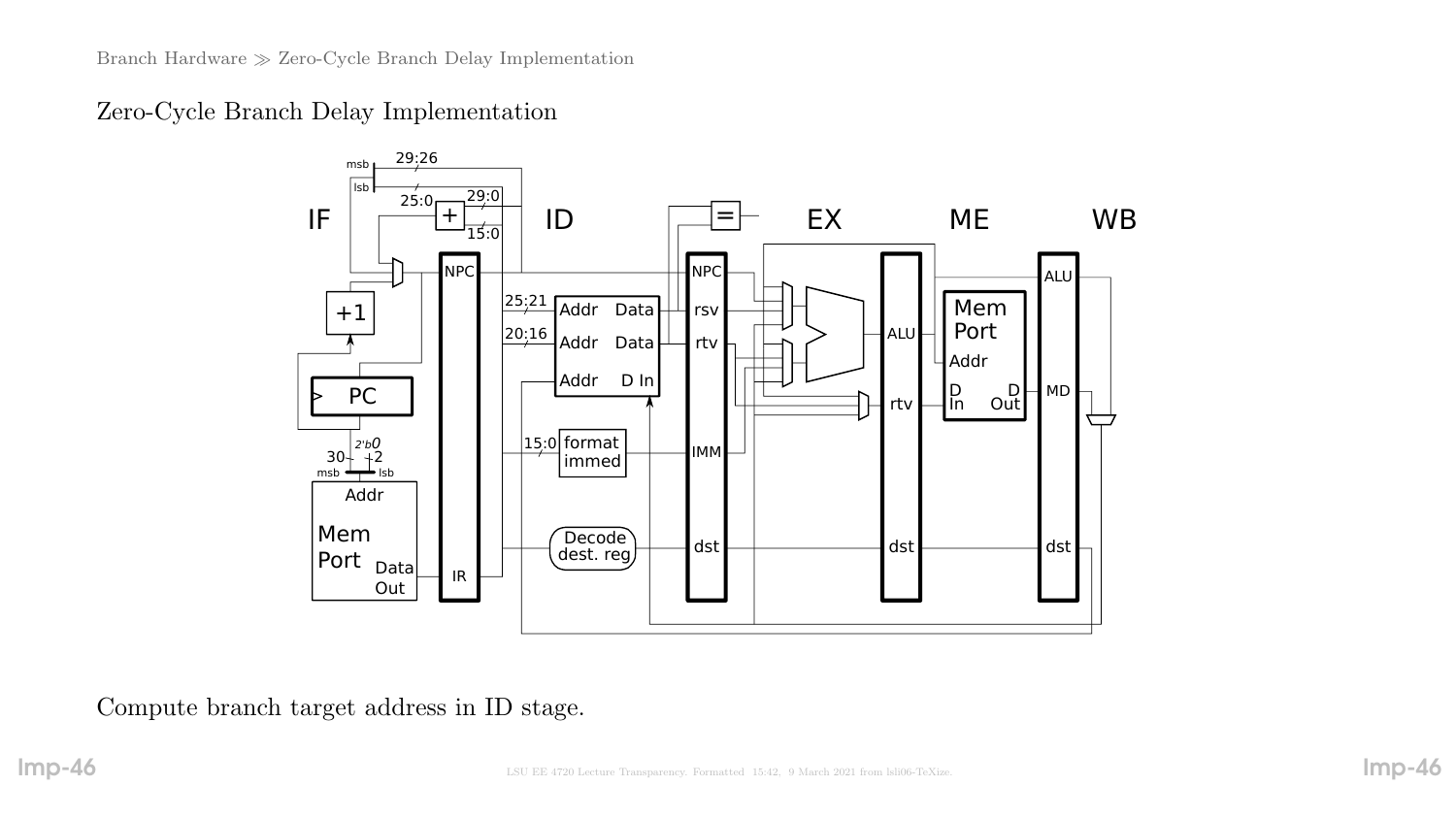Branch Hardware  $\gg$  Zero-Cycle Branch Delay Implementation

Compute branch target and condition in ID stage.

Workable because register values not needed to compute branch address and . . . . . . branch condition can be computed quickly.

Now how fast will code run?

```
#I Adr Cycle 0 1 2 3 4 5 6 7 8
0x100 bgtz r4, TARGET IF ID EX ME WB
0x104 sub r4, r2, r5 IF ID EX ME WB
0x108 sw 0(r2), r1
0x10c and r6, r1, r8
0x110 or r12, r13, r14
...
TARGE: # TARGE = 0 \times 2000x200 xor r9, r4, r11 IF ID EX ME WB
```
No penalty, not a cycle wasted!!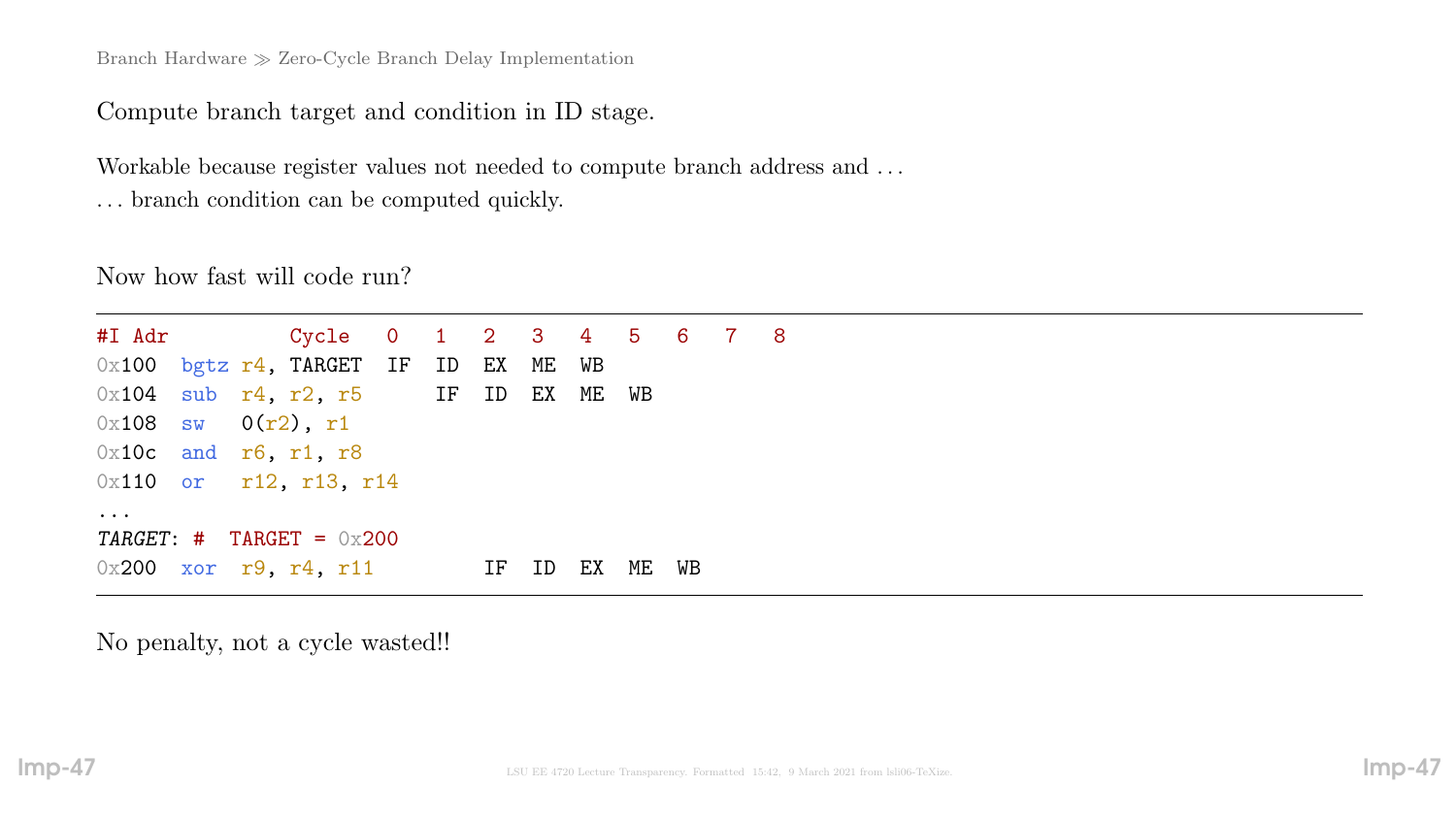Control Logic for some Control Transfers

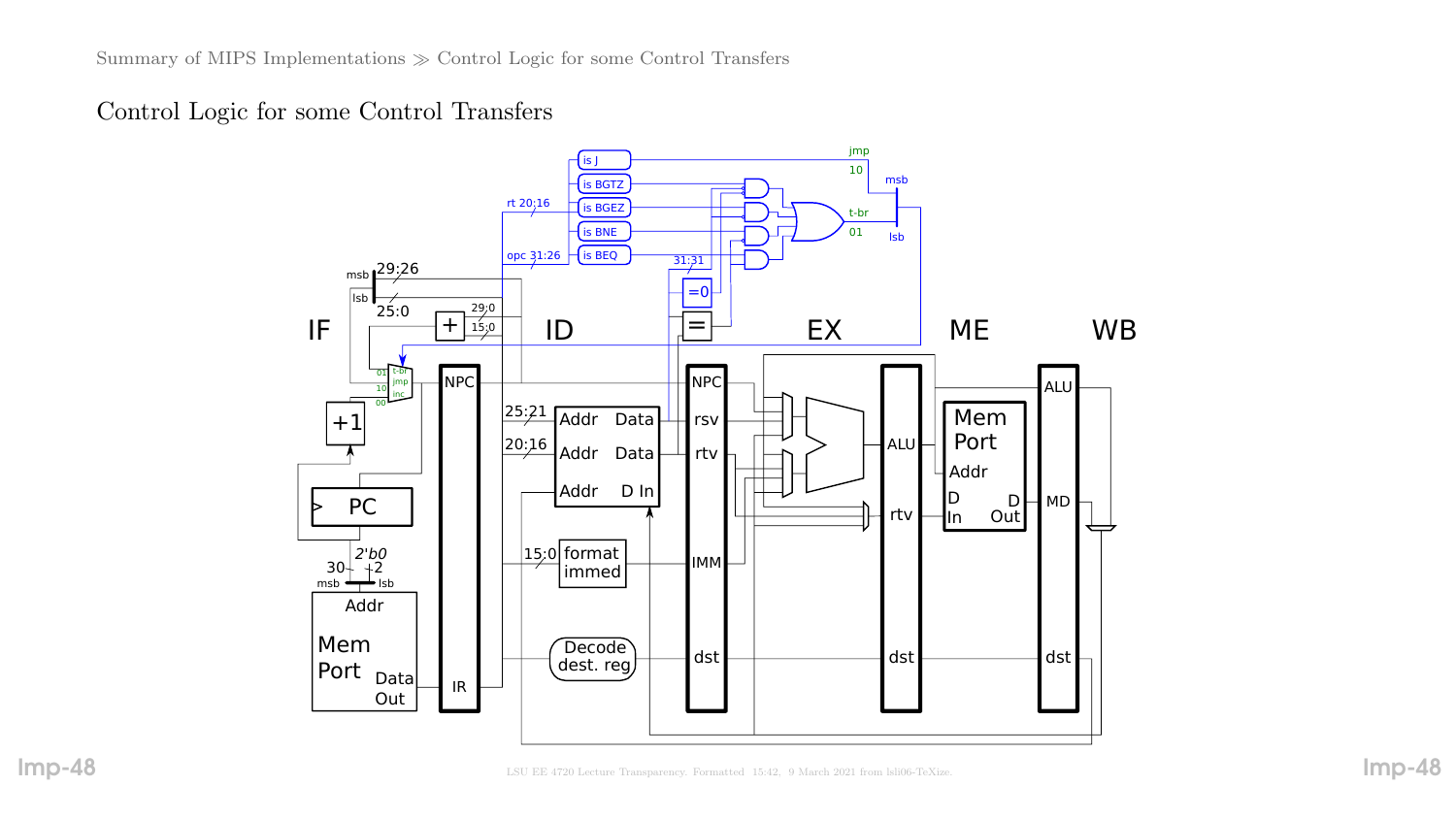## Non-Bypassed MIPS

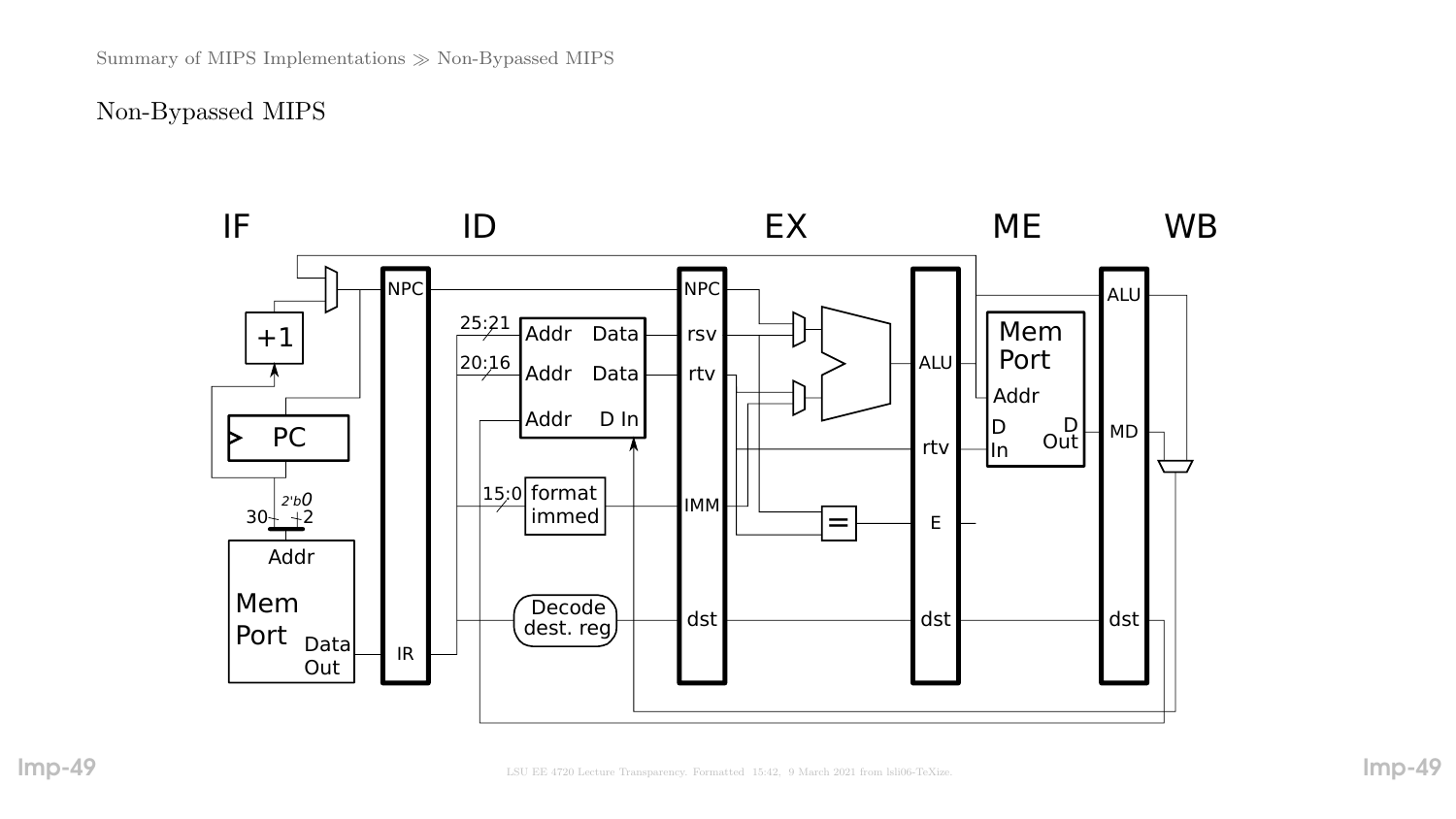Bypassed MIPS